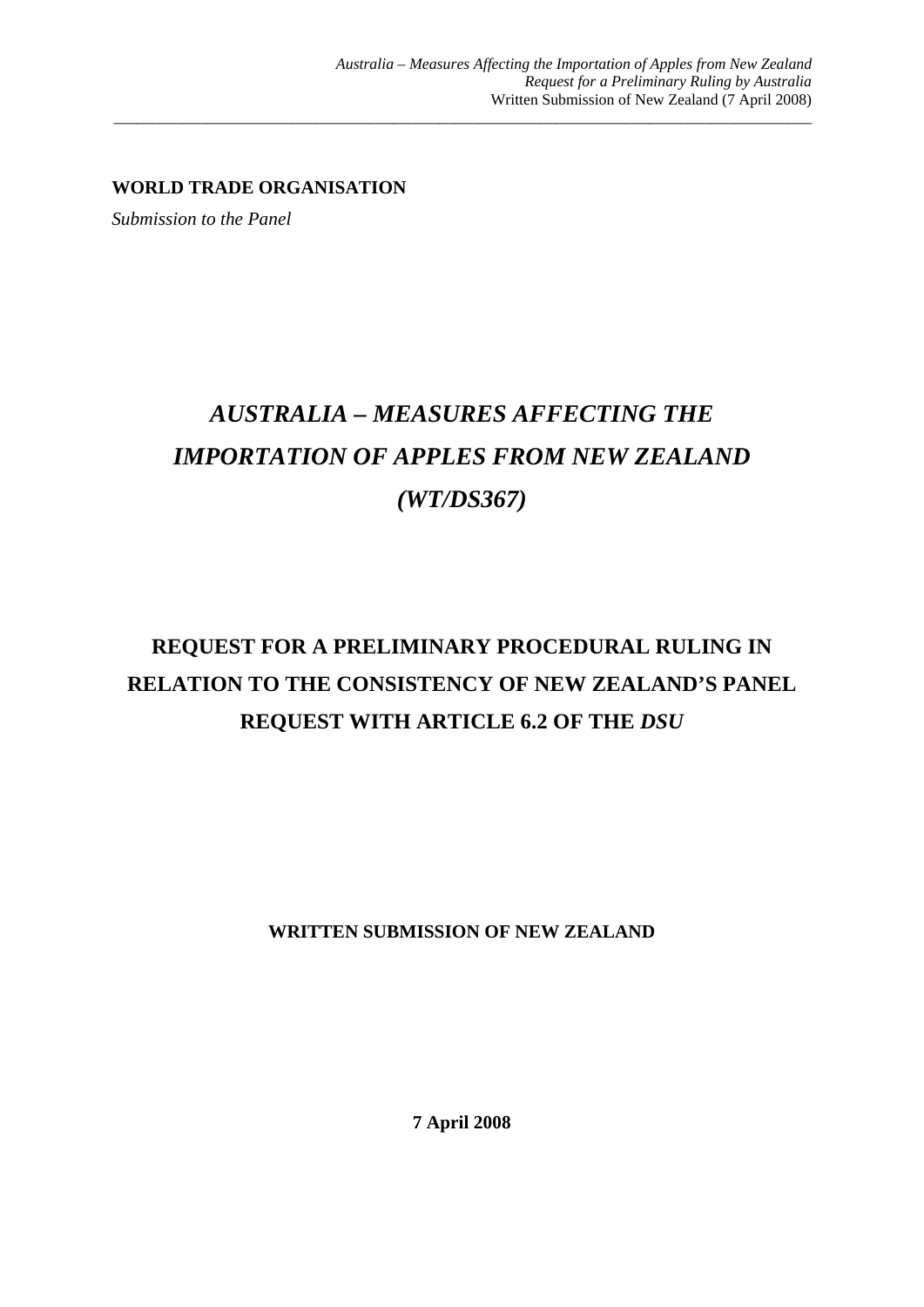### **CONTENTS**

\_\_\_\_\_\_\_\_\_\_\_\_\_\_\_\_\_\_\_\_\_\_\_\_\_\_\_\_\_\_\_\_\_\_\_\_\_\_\_\_\_\_\_\_\_\_\_\_\_\_\_\_\_\_\_\_\_\_\_\_\_\_\_\_\_\_\_\_\_\_\_\_\_\_\_\_\_\_\_\_\_\_\_\_\_\_\_\_\_\_

| I.   |                                                                          | <b>INTRODUCTION</b>                                                                                                                      |                |
|------|--------------------------------------------------------------------------|------------------------------------------------------------------------------------------------------------------------------------------|----------------|
| Π.   | NEW ZEALAND'S PANEL REQUEST IS CONSISTENT WITH<br>ARTICLE 6.2 OF THE DSU |                                                                                                                                          | 1              |
|      | A.                                                                       | New Zealand's panel request identifies the specific measures<br>at issue                                                                 | 2              |
|      | <b>B.</b>                                                                | New Zealand's panel request provides a brief summary of<br>the legal basis of its complaint sufficient to present the<br>problem clearly | $\overline{7}$ |
|      |                                                                          | 1.<br>The listing of treaty provisions                                                                                                   | 8              |
|      |                                                                          | 2.<br>Connecting the challenged measures<br>with the<br>provisions alleged to have been breached                                         | 15             |
|      | C.                                                                       | Australia has not demonstrated prejudice                                                                                                 | 18             |
| III. | <b>CONCLUSION</b>                                                        |                                                                                                                                          | 21             |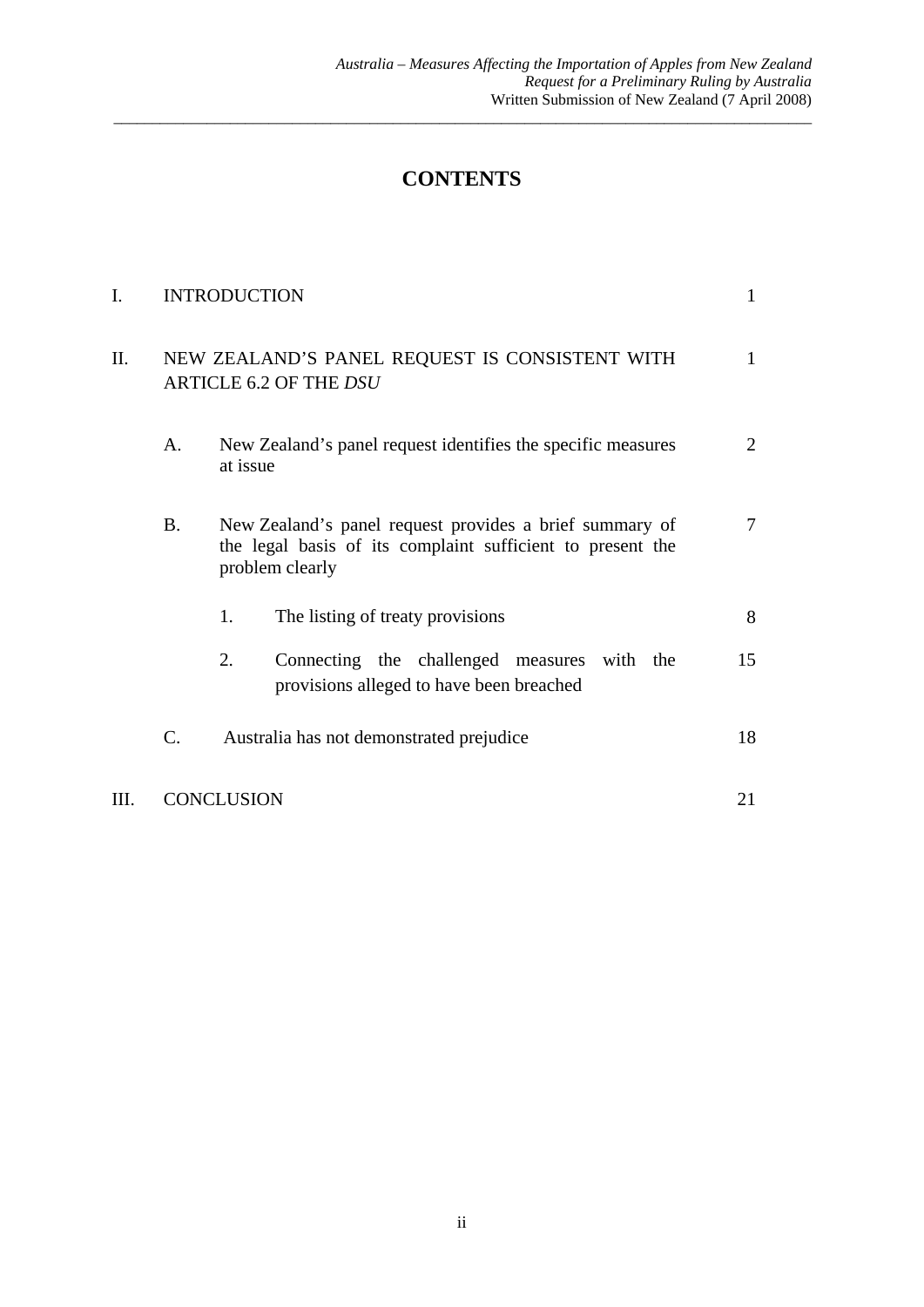#### **I. INTRODUCTION**

 This submission responds to Australia's request for a preliminary ruling filed on 13 March  $2008$ .<sup>[1](#page-2-0)</sup> For the reasons outlined in this submission, New Zealand considers that the arguments presented by Australia with regard to New Zealand's request for the establishment of a panel<sup>[2](#page-2-1)</sup> (panel request) are without merit.<sup>[3](#page-2-2)</sup> New Zealand's panel request is fully consistent with Article 6.2 of the *Understanding on Rules and Procedures Governing the Settlement of Disputes* (*DSU*), and New Zealand requests that the Panel make preliminary findings accordingly. In New Zealand's view, the Panel should be in a position to reach a decision on this issue on the basis of the written submissions of the parties.

\_\_\_\_\_\_\_\_\_\_\_\_\_\_\_\_\_\_\_\_\_\_\_\_\_\_\_\_\_\_\_\_\_\_\_\_\_\_\_\_\_\_\_\_\_\_\_\_\_\_\_\_\_\_\_\_\_\_\_\_\_\_\_\_\_\_\_\_\_\_\_\_\_\_\_\_\_\_\_\_\_\_\_\_\_\_\_\_\_\_

#### **II. NEW ZEALAND'S PANEL REQUEST IS CONSISTENT WITH ARTICLE 6.2 OF THE** *DSU*

2.1 The relevant part of Article 6.2 of the *DSU* provides:

The request for the establishment of a panel shall be made in writing. It shall indicate whether consultations were held, identify the specific measures at issue and provide a brief summary of the legal basis of the complaint sufficient to present the problem clearly.

2.2 The Appellate Body has clarified that Article 6.2 imposes four separate requirements, namely that the request must: (i) be in writing; (ii) indicate whether consultations were held; (iii) identify the specific measures at issue; and (iv) provide a brief summary of the legal basis of the complaint sufficient to present the problem clearly.<sup>[4](#page-2-3)</sup>

2.3 The Appellate Body has observed that a panel request must be sufficiently precise for two reasons:

<span id="page-2-0"></span><sup>&</sup>lt;sup>1</sup> Written Submission of Australia, *Request for a preliminary procedural ruling in relation to the consistency of New Zealand's panel request with Article 6.2 of the DSU*, 13 March 2008, WT/DS367 (referred to in these footnotes as "Submission of Australia").

<span id="page-2-1"></span><sup>2</sup> Request for the Establishment of a Panel by New Zealand, *Australia – Measures Affecting the Importation of Apples from New Zealand*, WT/DS367/5, 7 December 2007.

<span id="page-2-2"></span>Australia's submission makes arguments in relation to the timeliness of its request for a preliminary ruling, and in relation to the applicability of Article 6.2 of the *DSU* to this case. See Submission of Australia, paras. 12 – 17 and  $18 - 20$ . New Zealand does not contest these arguments.

<span id="page-2-3"></span>Appellate Body Report, *Korea – Definitive Safeguard Measure on Imports of Certain Dairy Products*, WT/DS98/AB/R, adopted 12 January 2000, (*Korea – Dairy*), para. 120.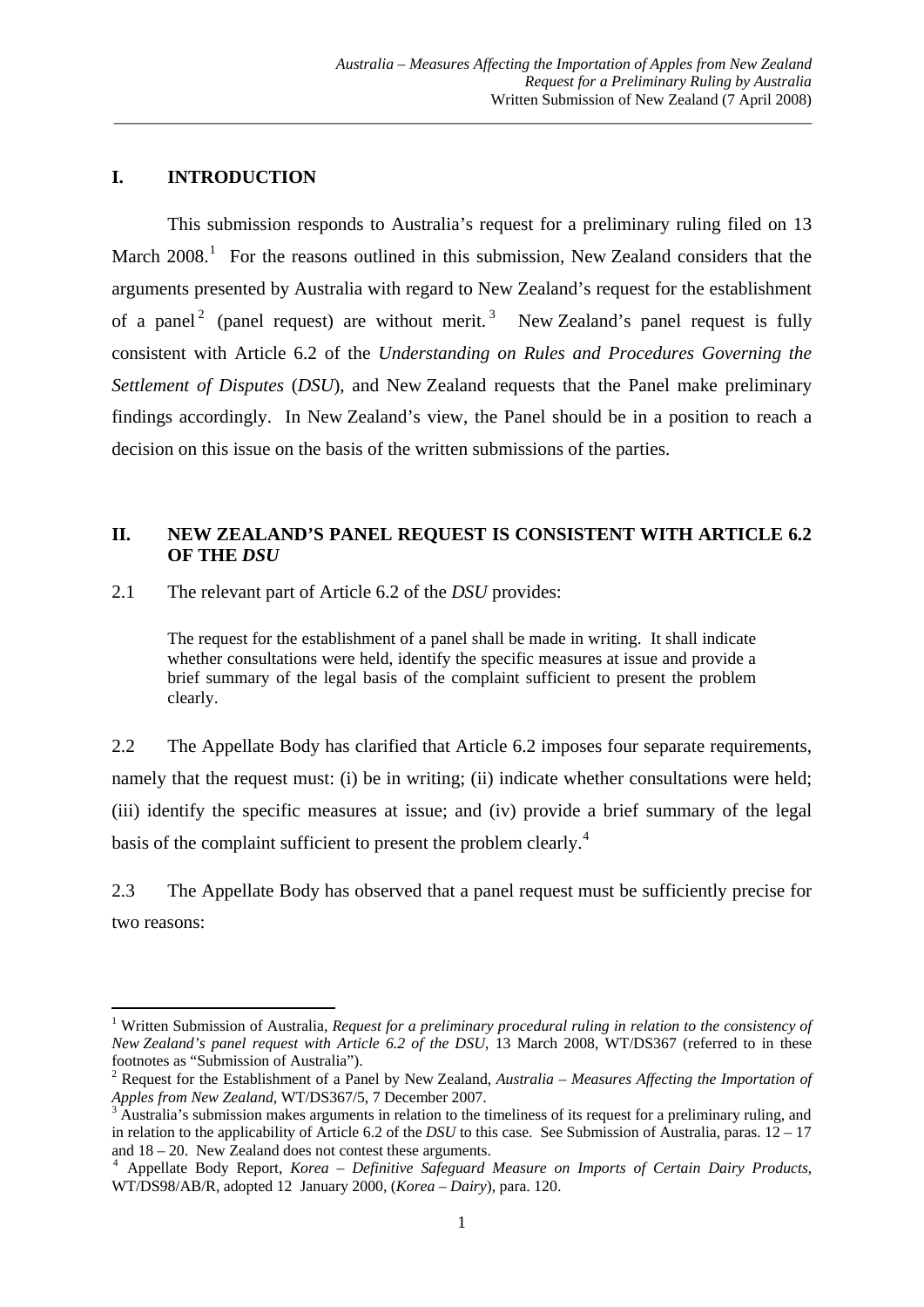[F]irst, it often forms the basis for the terms of reference of the panel pursuant to Article 7 of the *DSU*; and, second, it informs the defending party and the third parties of the legal basis of the complaint.<sup>[5](#page-3-0)</sup>

\_\_\_\_\_\_\_\_\_\_\_\_\_\_\_\_\_\_\_\_\_\_\_\_\_\_\_\_\_\_\_\_\_\_\_\_\_\_\_\_\_\_\_\_\_\_\_\_\_\_\_\_\_\_\_\_\_\_\_\_\_\_\_\_\_\_\_\_\_\_\_\_\_\_\_\_\_\_\_\_\_\_\_\_\_\_\_\_\_\_

2.4 The Appellate Body has explained that "[a] defending party is entitled to know what case it has to answer, and what violations have been alleged so that it can begin preparing its defence."<sup>[6](#page-3-1)</sup> The jurisprudence also establishes that "compliance with the requirements of Article 6.2 must be determined on the merits of each case, having considered the panel request as a whole, and in light of the attendant circumstances".[7](#page-3-2)

2.5 Australia claims that New Zealand's panel request does not "identify the specific measures at issue" or "provide a brief summary of the legal basis of the complaint sufficient to present the problem clearly."<sup>[8](#page-3-3)</sup> New Zealand recalls that for the purposes of this preliminary ruling, Australia bears the burden of proof as the party claiming an inconsistency with Article  $6.2$ . New Zealand submits that Australia has not proven that the panel request in this case breaches the requirements of Article 6.2. For the reasons outlined below, New Zealand considers that the panel request is fully consistent with Article 6.2. What Australia is seeking to do in this case is to raise the bar for panel requests to an unprecedented level, substantially higher than required in, and so inconsistent with, WTO cases thus far. As a result, Australia's claim that the New Zealand request does not comply with Article 6.2 should be rejected.

#### **A. New Zealand's panel request identifies the specific measures at issue**

2.6 The relevant section of New Zealand's panel request provides:

New Zealand considers that the measures specified in and required by Australia pursuant to the *Final import risk analysis report for apples from New Zealand* are

<span id="page-3-0"></span><sup>5</sup> Appellate Body Report, *European Communities – Regime for the Importation, Sale and Distribution of Bananas,* WT/DS27/AB/R, adopted 25 September 1997, (*EC – Bananas III),* para. 142. 6

<span id="page-3-1"></span>Appellate Body Report, *Thailand – Anti-Dumping Duties on Angles, Shapes, and Sections of Iron or Non-Alloy and H-Beams from Poland*, WT/DS122/AB/R, adopted 5 April 2001, (*Thailand – H-Beams*), para. 88. 7

<span id="page-3-2"></span>Appellate Body Report, *United States – Countervailing Duties on Certain Corrosion-Resistant Carbon Steel Flat Products from Germany,* WT/DS213/AB/R and Corr. 1, adopted 19 December 2002, (*US – Carbon Steel*) , para. 127.<br><sup>8</sup> Submissi

<span id="page-3-3"></span>Submission of Australia, para. 2.

<span id="page-3-4"></span><sup>9</sup> Appellate Body Report, *United States – Measure Affecting Imports of Woven Wool Shirts and Blouses from India*, WT/DS33/AB/R, adopted 23 May 1997, pg. 14.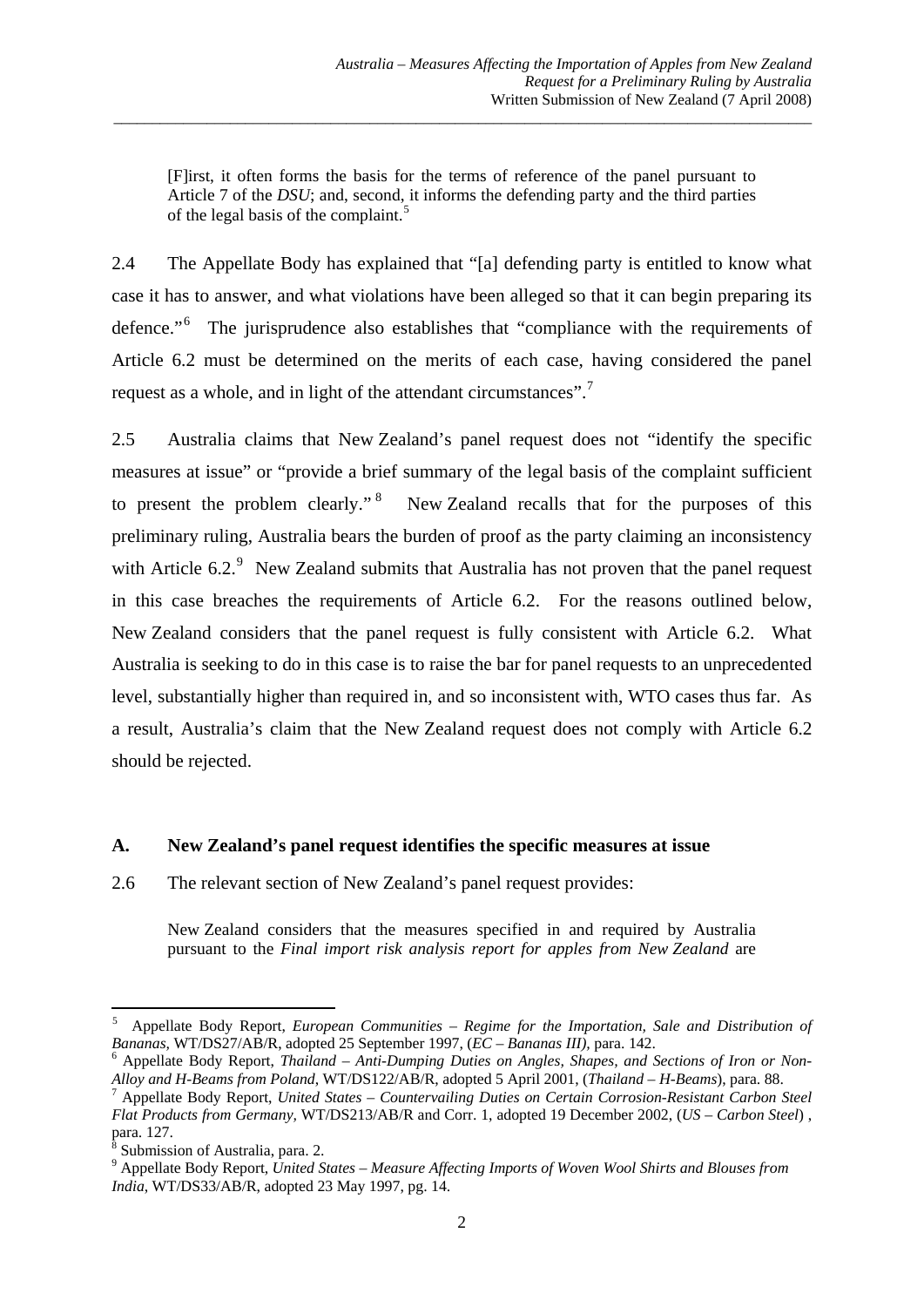inconsistent with the obligations of Australia under the *Agreement on the Application of Sanitary and Phytosanitary Measures* ("SPS Agreement").

\_\_\_\_\_\_\_\_\_\_\_\_\_\_\_\_\_\_\_\_\_\_\_\_\_\_\_\_\_\_\_\_\_\_\_\_\_\_\_\_\_\_\_\_\_\_\_\_\_\_\_\_\_\_\_\_\_\_\_\_\_\_\_\_\_\_\_\_\_\_\_\_\_\_\_\_\_\_\_\_\_\_\_\_\_\_\_\_\_\_

In particular, New Zealand considers that the following measures are, both individually and as a whole, inconsistent with the obligations of Australia under the SPS Agreement: […]

2.7 The panel request then goes on to specify in detail the measures of particular concern to New Zealand. The measures are grouped under four headings: three relating to pest or disease type (fire blight, European canker, and apple leafcurling midge) and one relating to general requirements.

2.8 Australia argues that New Zealand's panel request does not identify "the specific measures at issue with sufficient precision to satisfy either the jurisdictional or due process objectives of Article 6.2 of the *DSU* and is therefore inconsistent with that provision".<sup>[10](#page-4-0)</sup> New Zealand disagrees, submitting that the panel request identifies the specific measures at issue as clearly as the circumstances of the case allow, and as clearly as Article 6.2 requires.

2.9 The formulation of the New Zealand request is in large part a consequence of the nature of the *Final Import Risk Analysis for Apples from New Zealand* (Final IRA) prepared by Australia. New Zealand considers that the Final IRA as a whole is inconsistent with Australia's obligations under the *SPS Agreement*. That is the essence of New Zealand's Article 8 and Annex C(1)(a) claim. However, the Final IRA does not contain a discrete section that consolidates and summarises in one place the various SPS requirements (or "measures") applying to apples from New Zealand. The Final IRA, which amounts to some 600 pages divided into three volumes, contains a section entitled "Risk management and operational framework", but this does not include a consolidated list of the applicable measures, which in relation to pest-specific requirements are dispersed throughout the Final IRA.

2.10 In these circumstances, it was necessary for New Zealand to examine the Final IRA carefully to identify the measures of particular concern to New Zealand which are scattered throughout it. Thus, given the nature of the Final IRA, New Zealand sought to provide clarity in its request by referring not just to the Final IRA as a whole, but also to the measures of particular concern. In this regard New Zealand finds odd the Australian contention that

<span id="page-4-0"></span> <sup>10</sup> Submission of Australia, para. 31.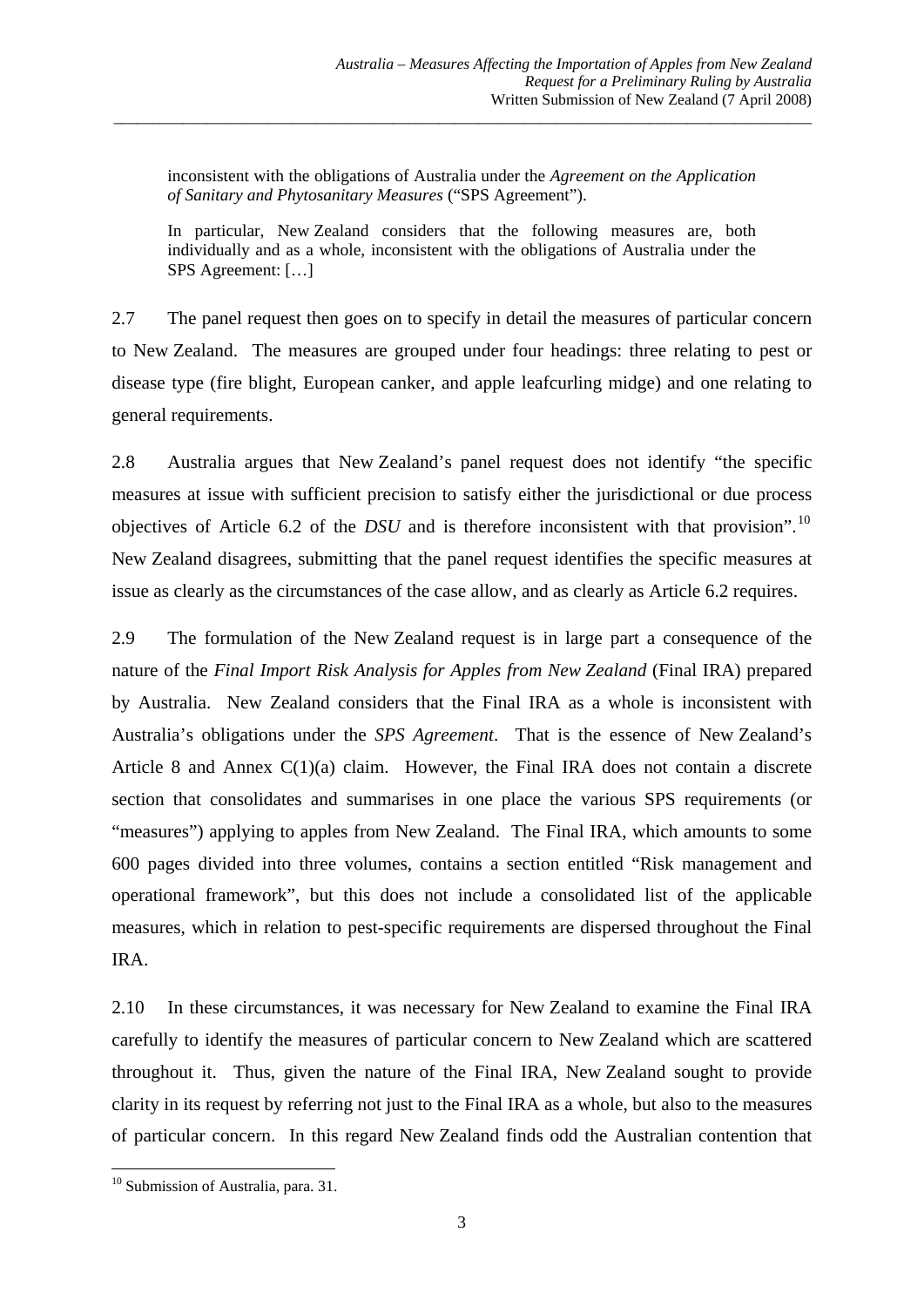reference without qualification to the measures in an opaque document like the Final IRA would provide sufficient clarity, but that providing precision by referring to particular measures produces a lack of clarity.<sup>[11](#page-5-0)</sup>

\_\_\_\_\_\_\_\_\_\_\_\_\_\_\_\_\_\_\_\_\_\_\_\_\_\_\_\_\_\_\_\_\_\_\_\_\_\_\_\_\_\_\_\_\_\_\_\_\_\_\_\_\_\_\_\_\_\_\_\_\_\_\_\_\_\_\_\_\_\_\_\_\_\_\_\_\_\_\_\_\_\_\_\_\_\_\_\_\_\_

2.11 For these reasons, New Zealand considers that its panel request more than meets any standard of information required to identify the specific measures at issue in this case.

2.12 New Zealand draws support from the panel report in *EC – Trademarks and Geographical Indications*. The panel requests in that case identified the measure in the following terms:

The measure at issue is Council Regulation (EEC) No. 2081/92 of 14 July 1992 *on the protection of geographical indications and designations of origin for agricultural products and foodstuffs*, any amendments thereto (including Council Regulation (EC) No. 692/2003 of 8 April 2003, published in the *Official Journal of the European Union* No. L99 of 17 April 2003), and related implementing and enforcement measures ("the EC measure"). The EC measure lays down and implements rules on the protection of designations of origin and geographical indications for agricultural products and foodstuffs, excluding wines and spirits.[12](#page-5-1)

2.13 The European Communities, as the respondent in that case, argued that "[t]he unspecific reference to Regulation 2081/92 made in the Panel requests does not permit the EC to understand *which specific aspects among those covered by Regulation 2081/92* the complainants intend to raise in the context of the present proceedings."<sup>[13](#page-5-2)</sup> The Panel responded to this argument in the following terms:

The Panel considers the ordinary meaning of the terms of the text in Article 6.2 of the *DSU*, read in their context and in the light of the object and purpose of the provision, to be quite clear. They require that a request for establishment of a panel "identify the specific measures at issue". They do not require the identification of the "specific aspects" of these "specific measures."[14](#page-5-3)

  $11$  Submission of Australia, para. 37.

<span id="page-5-1"></span><span id="page-5-0"></span><sup>&</sup>lt;sup>12</sup> See Request for the Establishment of a Panel by Australia, *European Communities – Protection of Trademarks and Geographical Indications For Agricultural Products and Foodstuffs*, WT/DS290/18, 19 August 2003.

<span id="page-5-2"></span><sup>&</sup>lt;sup>13</sup> Panel Report, *European Communities – Protection of Trademarks and Geographical Indications for Agricultural Products and Foodstuffs*, WT/DS290/R, adopted 20 April 2005, (*EC - Trademarks and* 

<span id="page-5-3"></span><sup>&</sup>lt;sup>14</sup> Panel Report, *EC - Trademarks and Geographical Indications*, para. 7.2- 26.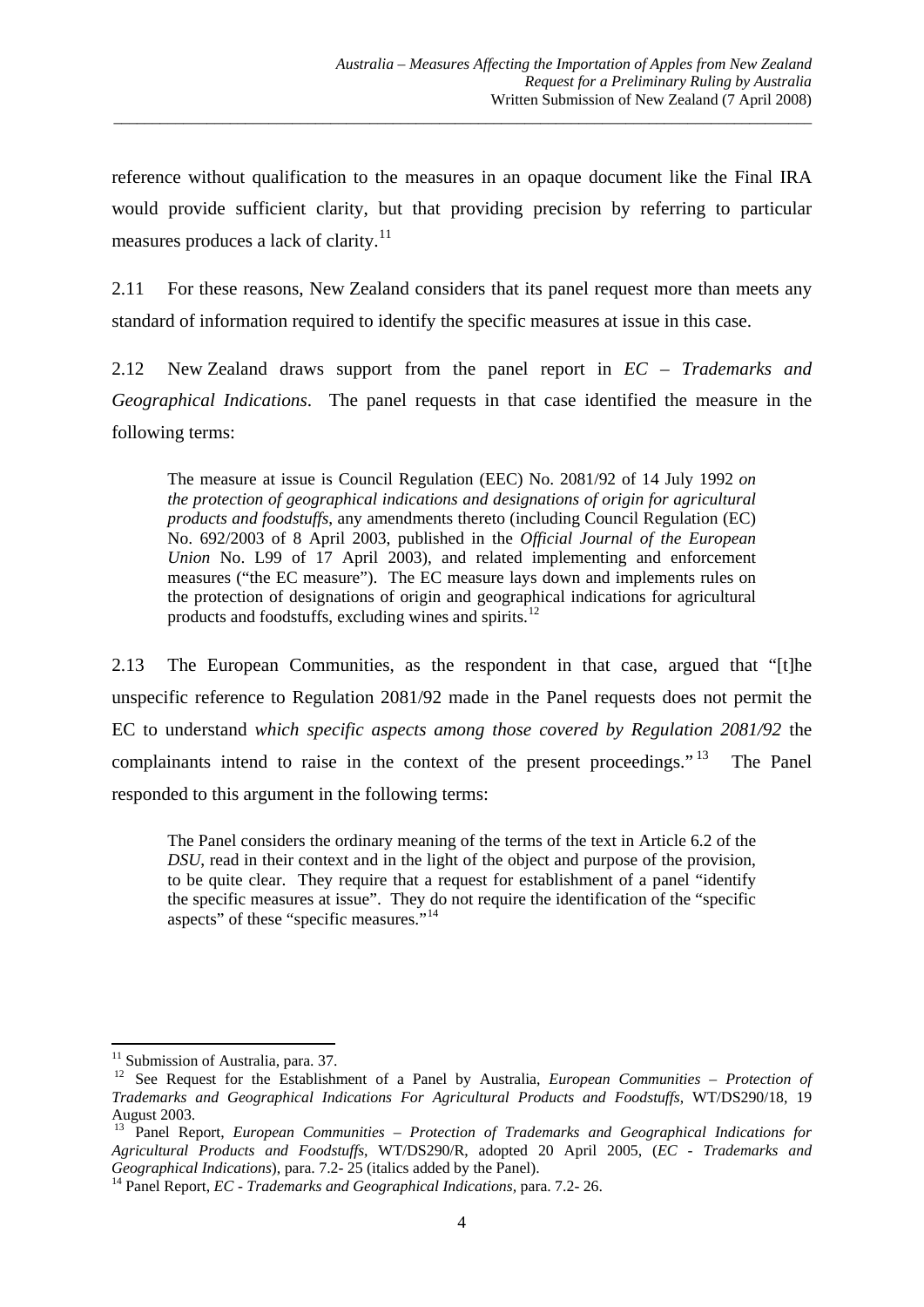In line with the Panel's reasoning, New Zealand submits that there is no precedent that would require a Member to specify in its panel request every aspect of every measure that it intends to challenge.

\_\_\_\_\_\_\_\_\_\_\_\_\_\_\_\_\_\_\_\_\_\_\_\_\_\_\_\_\_\_\_\_\_\_\_\_\_\_\_\_\_\_\_\_\_\_\_\_\_\_\_\_\_\_\_\_\_\_\_\_\_\_\_\_\_\_\_\_\_\_\_\_\_\_\_\_\_\_\_\_\_\_\_\_\_\_\_\_\_\_

2.14 The European Communities also objected to the reference in the panel request to "related implementing and enforcement measures", claiming that it did not meet the requirement to identify the specific measures at issue. In rejecting this allegation the Panel noted that "…all of the Regulation's implementing and enforcement measures form a group of specific measures which, although they may be a large group, are identified in Australia's request."<sup>[15](#page-6-0)</sup>

2.15 New Zealand supports the Panel's finding in *EC – Trademarks and Geographical Indications* and was mindful of it in developing its panel request in this case. New Zealand's panel request not only identifies the Final IRA, it further identifies the aspects of the Final IRA of particular concern to New Zealand. The panel request therefore clearly meets, if not exceeds, what is required under Article 6.2 of the *DSU* with respect to identifying "the specific measures at issue".

2.16 Indeed, Australia appears to concede this point in paragraph 37 of its submission when it states:

Had New Zealand's panel request referred only to "the measures specified in and required by Australia pursuant to" the Final IRA, in isolation (that is, without also listing the "measures" in bullet point form), then it would arguably have been sufficiently clear to Australia that it should begin preparing its defence on the basis that New Zealand was challenging *all* of the "measures specified in and required by Australia pursuant to" the Final IRA Report.

2.17 In New Zealand's view, if a general reference to the measures specified in and required by the Final IRA is sufficient to meet the requirement to identify the specific measures at issue, then providing additional detail on the measures of particular concern to New Zealand can only better assist Australia in beginning to prepare its defence in this case, and certainly cannot prevent it from doing so.

<span id="page-6-0"></span> 15 Panel Report, *EC - Trademarks and Geographical Indications*, para. 7.2- 28.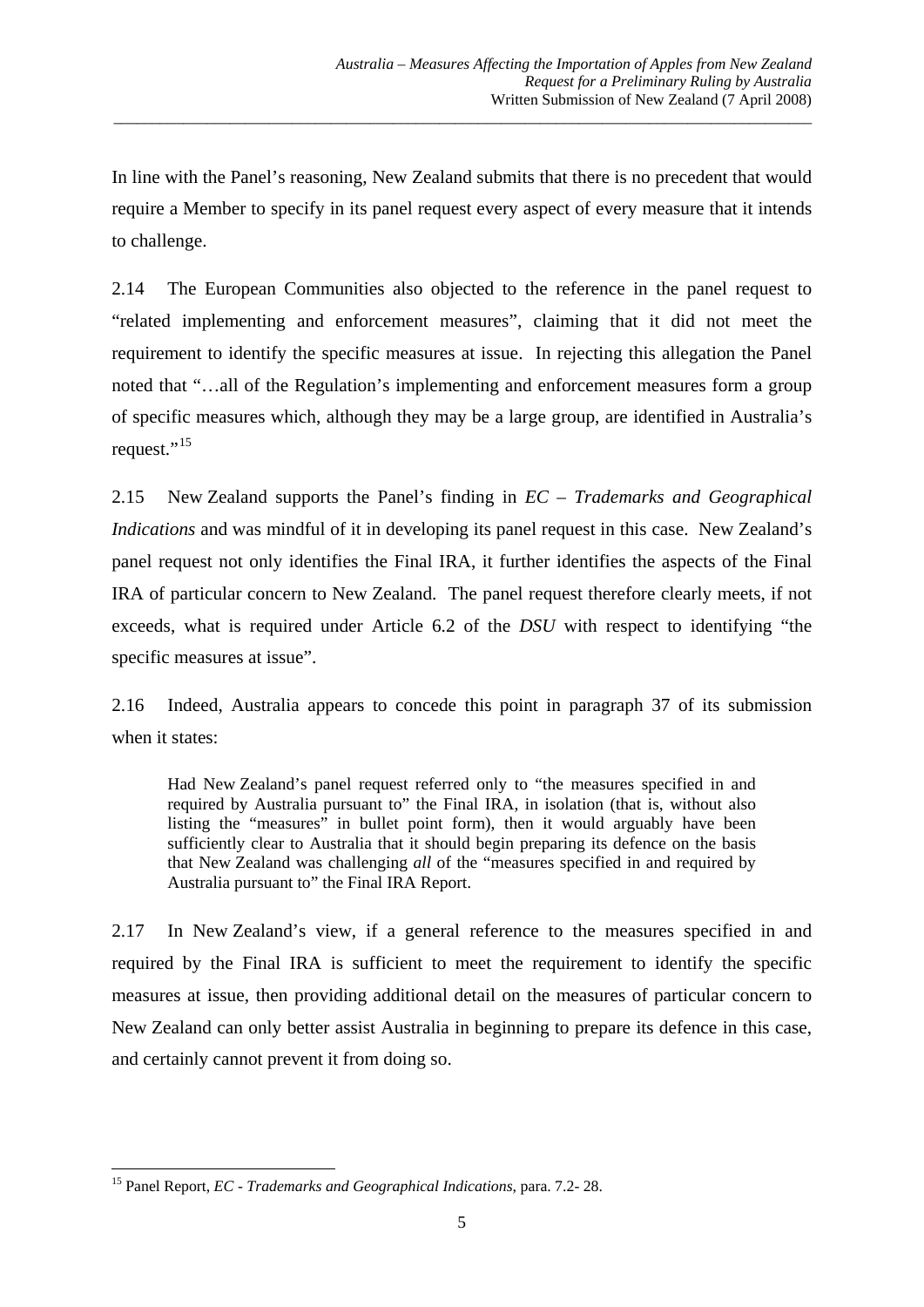2.18 Australia places emphasis on the decision of the Panel in *Canada – Wheat Exports and Grain Imports*<sup>[16](#page-7-0)</sup> to support its argument that New Zealand's panel request does not identify the specific measures at issue. It does this on the basis that *Canada – Wheat Exports and Grain Imports* was decided "in similar circumstances" to the present case.<sup>[17](#page-7-1)</sup> However, a comparison of the factual circumstances, and in particular the manner in which the "measures" are identified, demonstrates significant differences between the two cases. These differences support a finding that New Zealand's panel request is consistent with Article 6.2 of the *DSU*.

\_\_\_\_\_\_\_\_\_\_\_\_\_\_\_\_\_\_\_\_\_\_\_\_\_\_\_\_\_\_\_\_\_\_\_\_\_\_\_\_\_\_\_\_\_\_\_\_\_\_\_\_\_\_\_\_\_\_\_\_\_\_\_\_\_\_\_\_\_\_\_\_\_\_\_\_\_\_\_\_\_\_\_\_\_\_\_\_\_\_

2.19 In *Canada – Wheat Exports and Grain Imports* the panel request made reference only to "the laws, regulations, and actions of the Government of Canada and the CWB related to exports of wheat."<sup>[18](#page-7-2)</sup> The panel request did not specify the relevant laws and regulations "by name, date of adoption, etc."<sup>[19](#page-7-3)</sup> The Panel concluded that this in itself "does not necessarily render the panel request inconsistent with Article  $6.2$ ."<sup>[20](#page-7-4)</sup> Rather, it reasoned:

[I]n the absence of an explicit identification of a measure of general application by name, as in the present case, sufficient information must be provided in the request for establishment of a panel itself that effectively identifies the precise measures at issue. $21$ 

The Panel continued that,

[i]n light of the foregoing and in the absence of an explicit reference to the laws and regulations at issue, we proceed now to examine whether, in the absence of an explicit reference to the laws and regulations at issue, the information provided by the United States in its panel request is sufficient to inform Canada, as the responding party in this case, of the specific measures at issue.<sup>[22](#page-7-6)</sup>

2.20 The first point to note is that the analysis by the Panel in *Canada – Wheat Exports and Grain Imports* relates to a panel request that did *not* specify the particular "laws, regulations and actions" at issue. As New Zealand's panel request *does* specify the Final IRA

<span id="page-7-0"></span><sup>&</sup>lt;sup>16</sup> Panel Report, *Canada - Measures Relating to Exports of Wheat and Treatment of Imported Grain*, WT/DS276/R, adopted, as modified by the Appellate Body, 27 September 2004, (*Canada – Wheat Exports and Grain Imports*). 17 Submission of Australia, para. 42.

<span id="page-7-2"></span><span id="page-7-1"></span><sup>&</sup>lt;sup>18</sup> Request for the Establishment of a Panel by the United States, *Canada – Wheat Exports and Grain Imports*, WT/DS276/6, 7 March 2003.<br><sup>19</sup> Panel Report, *Canada – Wheat Exports and Grain Imports*, para. 6.10-19.

<span id="page-7-5"></span><span id="page-7-4"></span><span id="page-7-3"></span><sup>&</sup>lt;sup>20</sup> Panel Report, *Canada – Wheat Exports and Grain Imports*, para. 6.10- 19.<br><sup>21</sup> Panel Report, *Canada – Wheat Exports and Grain Imports*, para. 6.10- 20<br><sup>22</sup> Panel Report, *Canada – Wheat Exports and Grain Imports*, p

<span id="page-7-6"></span>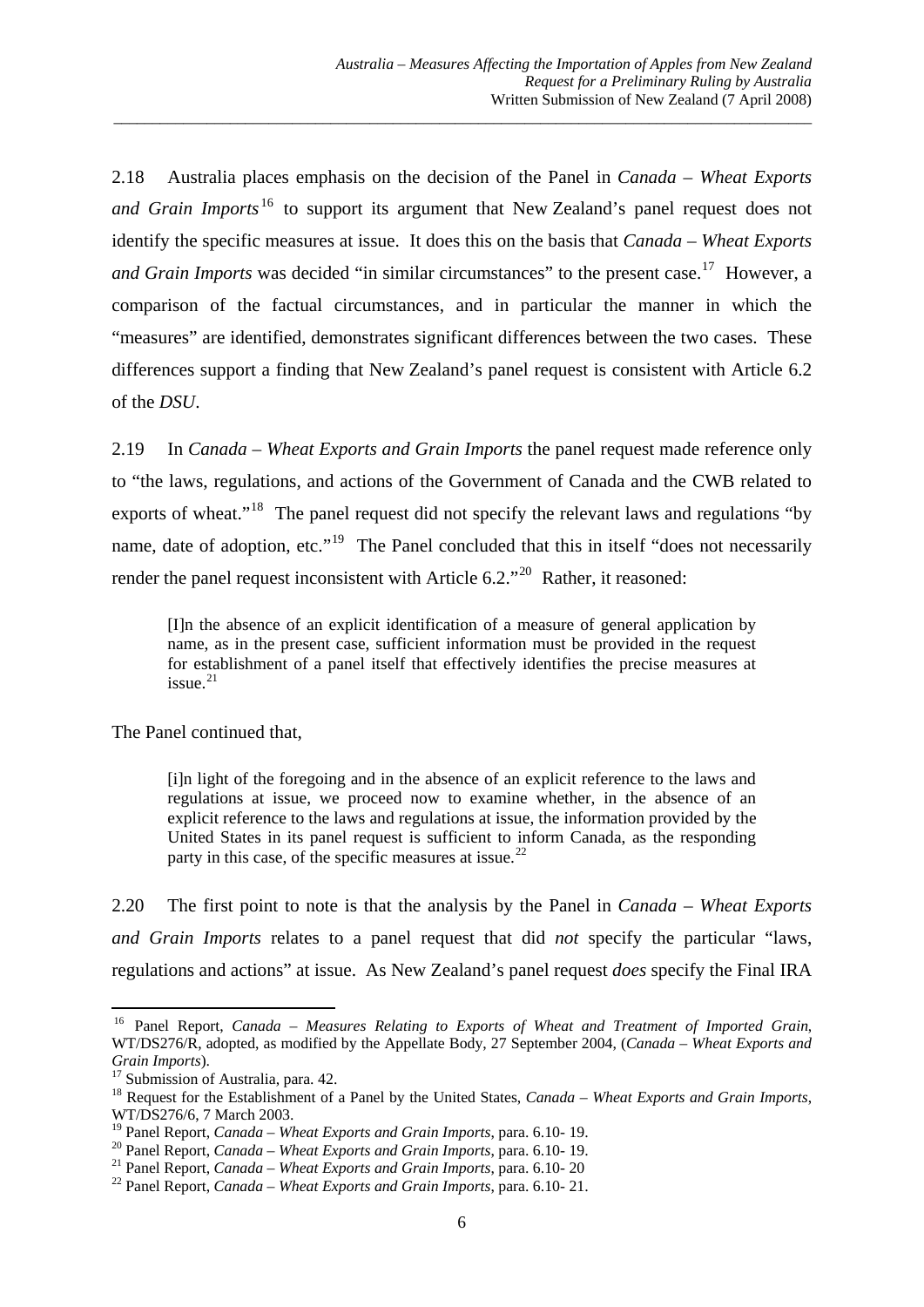by name and date of adoption, the analysis in *Canada – Wheat Exports and Grain Imports* is not directly relevant.<sup>[23](#page-8-0)</sup>

\_\_\_\_\_\_\_\_\_\_\_\_\_\_\_\_\_\_\_\_\_\_\_\_\_\_\_\_\_\_\_\_\_\_\_\_\_\_\_\_\_\_\_\_\_\_\_\_\_\_\_\_\_\_\_\_\_\_\_\_\_\_\_\_\_\_\_\_\_\_\_\_\_\_\_\_\_\_\_\_\_\_\_\_\_\_\_\_\_\_

2.21 The second point is that the generality of the description of the measures at issue in *Canada – Wheat Exports and Grain Imports* is in stark contrast to the specificity of New Zealand's identification of the measures at issue in the present dispute. The Panel in *Canada – Wheat Exports and Grain Imports* found that "the United States' panel request, by creating considerable uncertainty as to the identity, number and content of the laws and regulations which it is challenging, does not provide adequate information on its face to identify the specific measures at issue."<sup>[24](#page-8-1)</sup> In contrast, the present case concerns a single "Import Risk Analysis", applied against a single nation's exports (New Zealand) to a single product (apples). Moreover, the Final IRA was identified by name and date of adoption in New Zealand's panel request.

2.22 For these reasons New Zealand submits that the panel request identifies "the specific measures at issue", and Australia's claims to the contrary should be rejected.

#### **B. New Zealand's panel request provides a brief summary of the legal basis of its complaint sufficient to present the problem clearly**

2.23 The relevant section of New Zealand's panel request provides:

New Zealand considers that the above measures are inconsistent with the obligations of Australia under Articles 2.2, 2.3 (both sentences), 5.1, 5.2, 5.5 (first sentence), 5.6 and 8 (in relation to Annex C) and Annex C(1)(a) of the SPS Agreement.

2.24 Australia argues that New Zealand has failed to sufficiently identify the legal basis of the complaint on two grounds: i) the mere listing of treaty provisions alleged to have been breached; and ii) failure to connect the challenged measures with the provisions alleged to have been breached.<sup>[25](#page-8-2)</sup> New Zealand disagrees, submitting on the first ground that its panel request provides more detail than the mere listing of treaty provisions – detail that carefully takes account of relevant jurisprudence on the content of panel requests and exceeds the standard found to be acceptable in other comparable panel requests. Moreover, in respect of

<span id="page-8-0"></span><sup>&</sup>lt;sup>23</sup> Panel Report, *Canada – Wheat Exports and Grain Imports*, para, 6.10-19-21.

<span id="page-8-1"></span><sup>&</sup>lt;sup>24</sup> Panel Report, *Canada – Wheat Exports and Grain Imports*, para. 6.10- 24.<br><sup>25</sup> Submission of Australia, para. 46.

<span id="page-8-2"></span>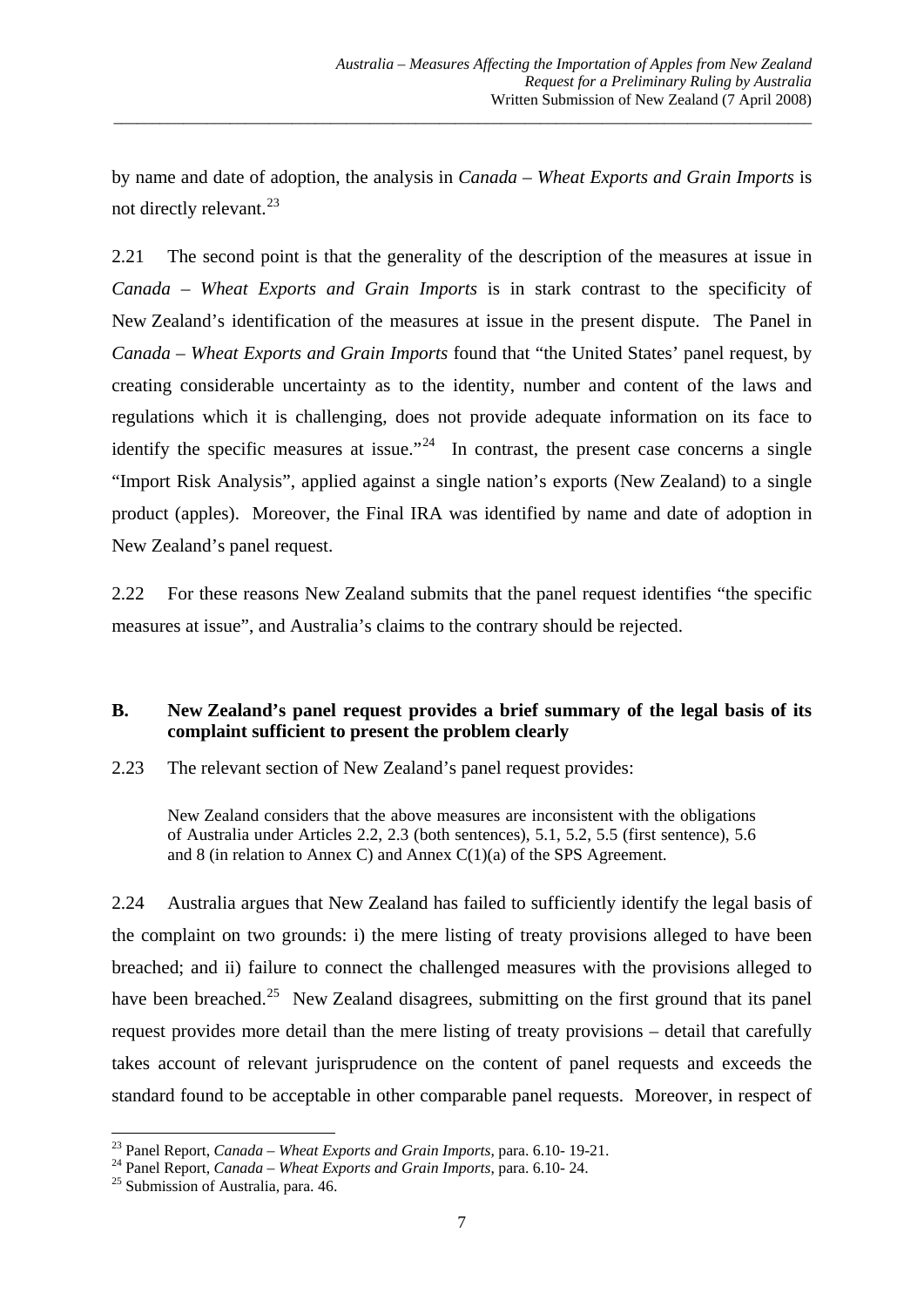Article 5.5, Australia appears to be asking New Zealand to supply its arguments as well as its claims, which New Zealand should not be obliged to do in its panel request. On the second ground, New Zealand submits that its panel request adequately connects the challenged measures with the provisions alleged to be breached, satisfying any standard deducible from the relevant jurisprudence.

\_\_\_\_\_\_\_\_\_\_\_\_\_\_\_\_\_\_\_\_\_\_\_\_\_\_\_\_\_\_\_\_\_\_\_\_\_\_\_\_\_\_\_\_\_\_\_\_\_\_\_\_\_\_\_\_\_\_\_\_\_\_\_\_\_\_\_\_\_\_\_\_\_\_\_\_\_\_\_\_\_\_\_\_\_\_\_\_\_\_

#### **1. The listing of treaty provisions**

2.25 Australia argues that New Zealand's panel request breaches Article 6.2 because it "merely lists the provisions alleged to have been breached".  $26$  Australia relies on the Appellate Body's findings in *Korea – Dairy* to assert that "New Zealand has merely attempted to satisfy 'a *necessary* "minimum prerequisite"' for compliance with Article 6.2."[27](#page-9-1) In Australia's view, the jurisprudence establishes that "*in most cases*, a complainant will need to do more than merely list the relevant provisions alleged to have been violated".<sup>[28](#page-9-2)</sup>

2.26 In making this argument Australia misrepresents both the precision of New Zealand's panel request, and the legal standard set out by the Appellate Body in *Korea – Dairy*. In that case the Appellate Body stated:

Identification of the treaty provisions claimed to have been violated by the respondent is always necessary both for purposes of defining the terms of reference of a panel and for informing the respondent and the third parties of the claims made by the complainant; such identification is a minimum prerequisite if the legal basis of the complaint is to be presented at all. But it may not always be enough. There may be situations where the simple listing of the articles of the agreement or agreements involved may, in the light of attendant circumstances, suffice to meet the standard of *clarity* in the statement of the legal basis of the complaint. However, there may also be situations in which the circumstances are such that the mere listing of treaty articles would not satisfy the standard of Article 6.2. This may be the case, for instance, where the articles listed establish not one single, distinct obligation, but rather multiple obligations. In such a situation, the listing of articles of an agreement, in and of itself, may fall short of the standard of Article  $6.2<sup>29</sup>$  $6.2<sup>29</sup>$  $6.2<sup>29</sup>$ 

2.27 It is not possible to deduce from this jurisprudence, as Australia has attempted to do, that "in most cases" the "mere listing of treaty provisions" will not meet the requirements of Article 6.2. Rather, as the Appellate Body made clear, "…whether the mere listing of the articles claimed to have been violated meets the standard of Article 6.2 must be examined on

 <sup>26</sup> Submission of Australia, para. 45.

<span id="page-9-1"></span><span id="page-9-0"></span><sup>&</sup>lt;sup>27</sup> Submission of Australia, para. 52.

<span id="page-9-2"></span><sup>&</sup>lt;sup>28</sup> Submission of Australia, para. 49. Emphasis added.

<span id="page-9-3"></span><sup>29</sup> Appellate Body Report, *Korea – Dairy*, para. 124.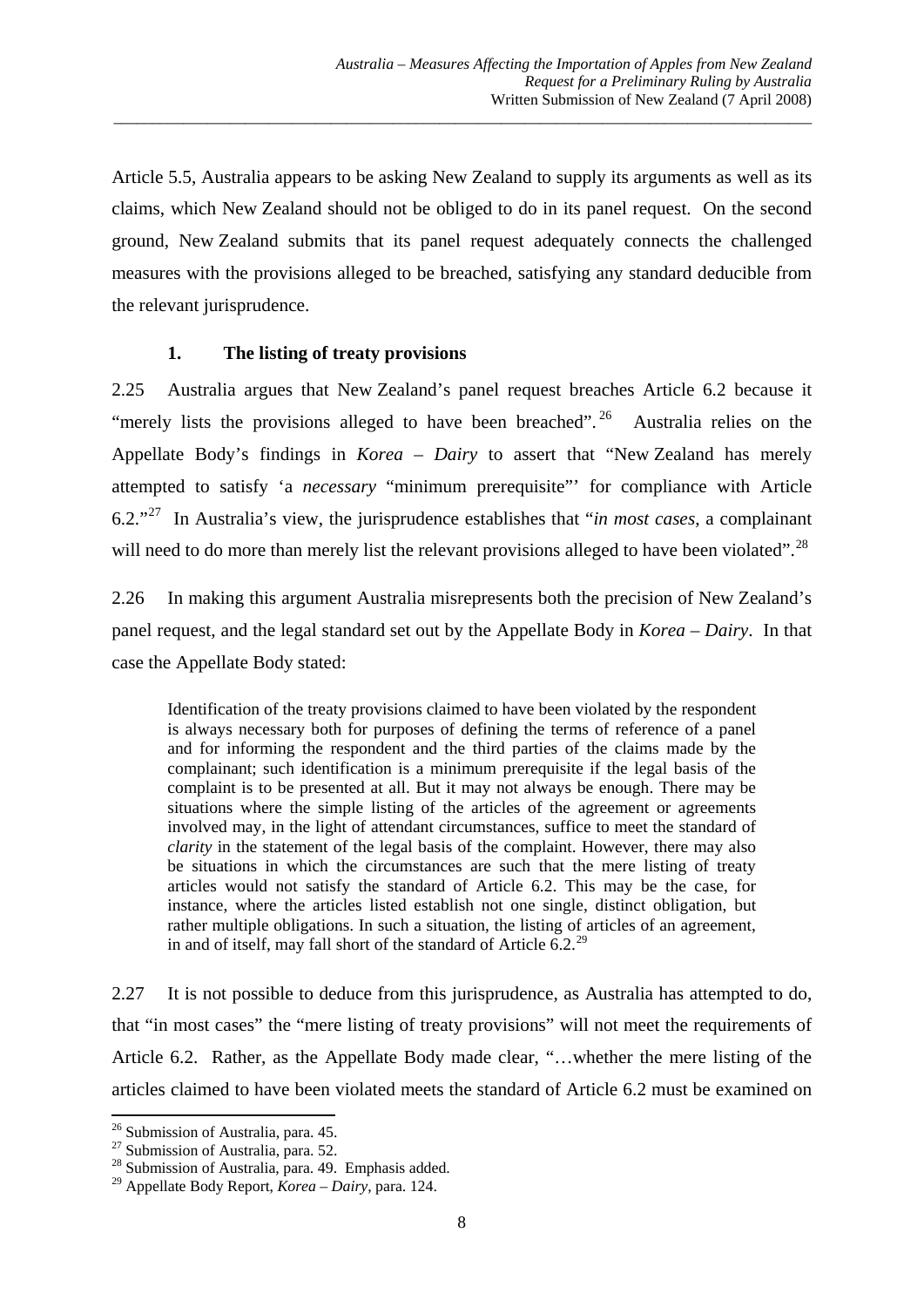a case-by-case basis."<sup>[30](#page-10-0)</sup> While the "simple listing of treaty provisions" will in some circumstances suffice to meet the requirements of Article 6.2, "it may not always be enough."

\_\_\_\_\_\_\_\_\_\_\_\_\_\_\_\_\_\_\_\_\_\_\_\_\_\_\_\_\_\_\_\_\_\_\_\_\_\_\_\_\_\_\_\_\_\_\_\_\_\_\_\_\_\_\_\_\_\_\_\_\_\_\_\_\_\_\_\_\_\_\_\_\_\_\_\_\_\_\_\_\_\_\_\_\_\_\_\_\_\_

2.28 In any event, New Zealand's panel request goes further than the "mere listing of treaty provisions". The Appellate Body's jurisprudence in *Korea – Dairy* was directed at a situation where the complainant had simply listed the WTO treaty articles it claimed had been violated (namely, Articles 2, 4, 5 and 12 of the Safeguards Agreement, and Article XIX of the GATT) without specifying the *sub-provisions* (that is, the paragraphs and sub-paragraphs) under which the claims were made. The equivalent in the present case would be a panel request that merely referred to Articles 2, 5, 8 and Annex C of the *SPS Agreement*. [31](#page-10-1) In contrast, the approach taken by New Zealand was to cite the relevant provisions not just at the article level, but at the paragraph and (where possible) sub-paragraph level.<sup>[32](#page-10-2)</sup> In fact, where appropriate, New Zealand's panel request also identifies the relevant sentences within those sub-provisions. $33$ 

2.29 Australia argues that the (sub-)provisions identified in New Zealand's panel request contain "two or more obligations", and that "[f]or Article 2.2 *and the other provisions cited in the panel request*, it is unclear to Australia which of these obligations in the provisions are alleged to have been violated."<sup>[34](#page-10-4)</sup> Australia's submission continues:

There is no attempt (beyond the mere listing of the provisions) in New Zealand's panel request to indicate which obligations it is referring to by, say, referring to the nature of those obligations or explicitly referring to any of the text of the provisions cited<sup>[35](#page-10-5)</sup>

These statements are demonstrably wrong, not least because, in the case of Articles 2.3, 5.5 and 8, New Zealand's panel request carefully singles out that part of the provision on which it intends to make claims. With the exception of Article 2.2, in respect of the other provisions

<span id="page-10-0"></span> $30$  Appellate Body Report, *Korea – Dairy*, para. 127.

<span id="page-10-1"></span><sup>&</sup>lt;sup>31</sup> New Zealand notes that some panel requests in cases concerning SPS measures have taken this article-level approach to identifying the legal basis of the complaint. See, for example, Request for the Establishment of a Panel by Canada, *Australia – Measures Affecting the Importation of Salmon*, WT/DS18/2; and Request for the Establishment of a Panel by the United States, *Japan – Measures Affecting Agricultural Products*, WT/DS76/2.

<span id="page-10-3"></span><span id="page-10-2"></span> $32$  The only exception is the reference to Article 8, due to the fact that Article 8 has only one paragraph.<br> $33$  It is interesting to note that even in the absence of identifying sub-provisions, the Appellate Body in *K Dairy* found, at para. 131, that Korea "failed to demonstrate to us that the mere listing of the articles asserted to have been violated has prejudiced its ability to defend itself in the course of the Panel proceedings." New Zealand returns to this below.

<sup>34</sup> Submission of Australia, para. 52. Emphasis added.

<span id="page-10-5"></span><span id="page-10-4"></span><sup>&</sup>lt;sup>35</sup> Submission of Australia, para. 53.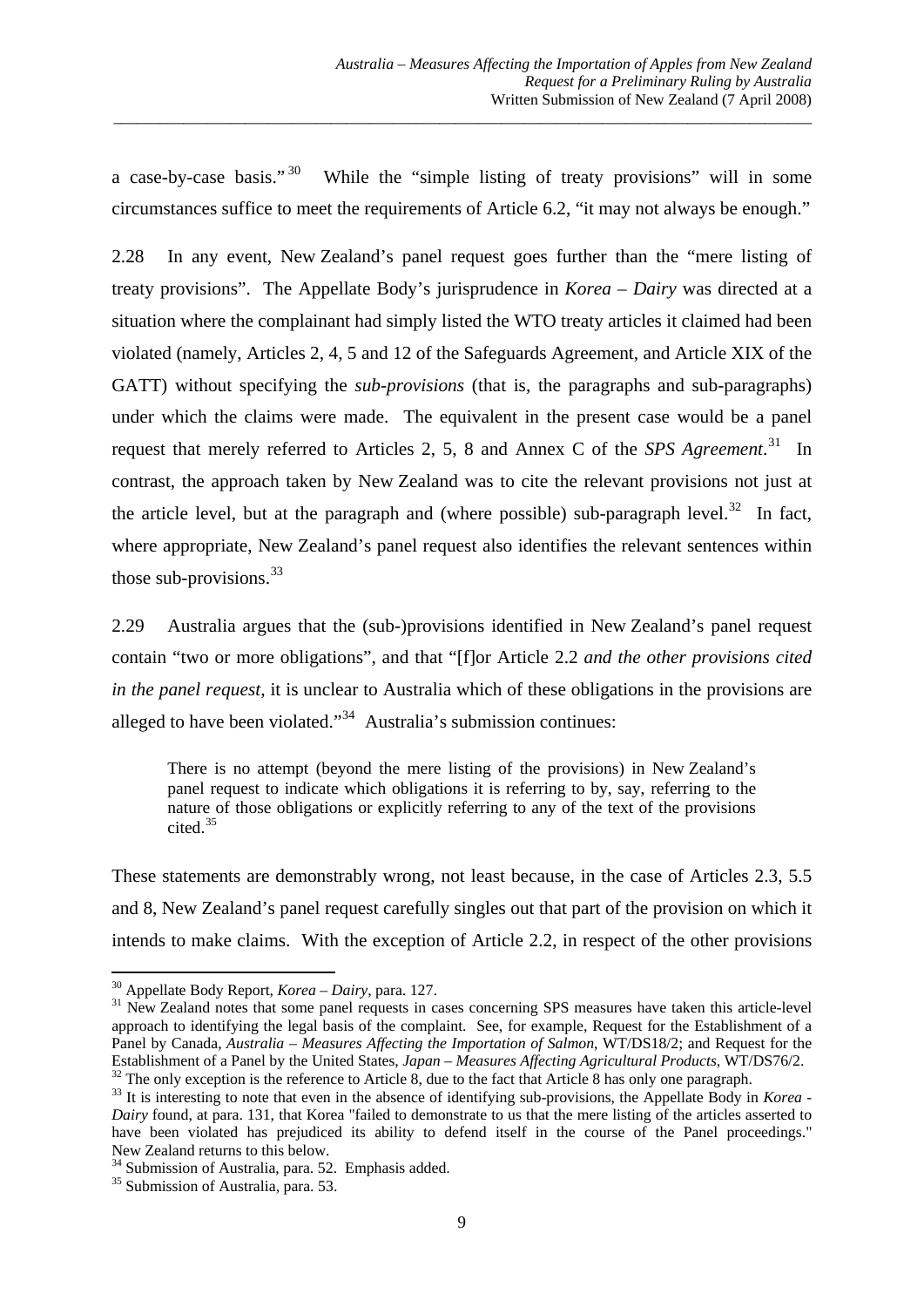cited in New Zealand's panel request Australia provides no argumentation as to why it considers they contain "two or more obligations".

\_\_\_\_\_\_\_\_\_\_\_\_\_\_\_\_\_\_\_\_\_\_\_\_\_\_\_\_\_\_\_\_\_\_\_\_\_\_\_\_\_\_\_\_\_\_\_\_\_\_\_\_\_\_\_\_\_\_\_\_\_\_\_\_\_\_\_\_\_\_\_\_\_\_\_\_\_\_\_\_\_\_\_\_\_\_\_\_\_\_

2.30 Turning to the specific arguments raised by Australia, its submission states that Article 2.2 of the *SPS Agreement* "appears to contain three distinct obligations with respect to an SPS measure: (i) that it must be applied only to the extent necessary to protect human, animal or plant life or health; (ii) that it must be based on scientific principles; and (iii) that it must not be maintained without scientific evidence." Then Australia asserts that "it is unclear to Australia which of these obligations in the provisions are alleged to have been violated".<sup>[36](#page-11-0)</sup>

2.31 In New Zealand's view, the panel request does not give rise to any uncertainty in this regard. Where the intention was to limit a claim to certain aspects of a sub-provision, this intention was clearly expressed on the face of the panel request. For example, the reference to Article 5.5 is expressly limited to the "first sentence" of that paragraph, and the reference to Article 8 applies only "in relation to Annex C". Where a sub-provision is referenced with no such express limitation, there is a clear inference that New Zealand intends to make claims with respect to the sub-provision in its entirety.

2.32 Many of the *SPS Agreement* paragraphs at issue in the present case were considered by the Panel in *EC – Approval and Marketing of Biotech Products*. [37](#page-11-1) New Zealand agrees with the reasoning of the Panel in that case, and took its findings into account in formulating the panel request in these proceedings, indeed going beyond the level of detail considered by the Panel in that case to be adequate. On the other hand, Australia criticises the Panel's findings in relation to the respondent's Article 6.2 claim, ostensibly on the basis that "the panel… failed to give due consideration to the important objectives to be fulfilled by panel requests and the consequent requirements imposed by Article 6.2."[38](#page-11-2) In New Zealand's view, Australia's submission fails to adequately substantiate this claim, and its arguments are insufficient to warrant dismissing what is a highly relevant case.

 <sup>36</sup> Submission of Australia, para. 52.

<span id="page-11-1"></span><span id="page-11-0"></span> $37$  The preliminary ruling of the Panel in that case is reproduced in the final panel report adopted by the Dispute Settlement Body. Panel Report, *European Communities – Measures Affecting the Approval and Marketing of Biotech Products*, (*EC – Approval and Marketing of Biotech Products*), para. 7.47. 38 Submission of Australia, para. 61.

<span id="page-11-2"></span>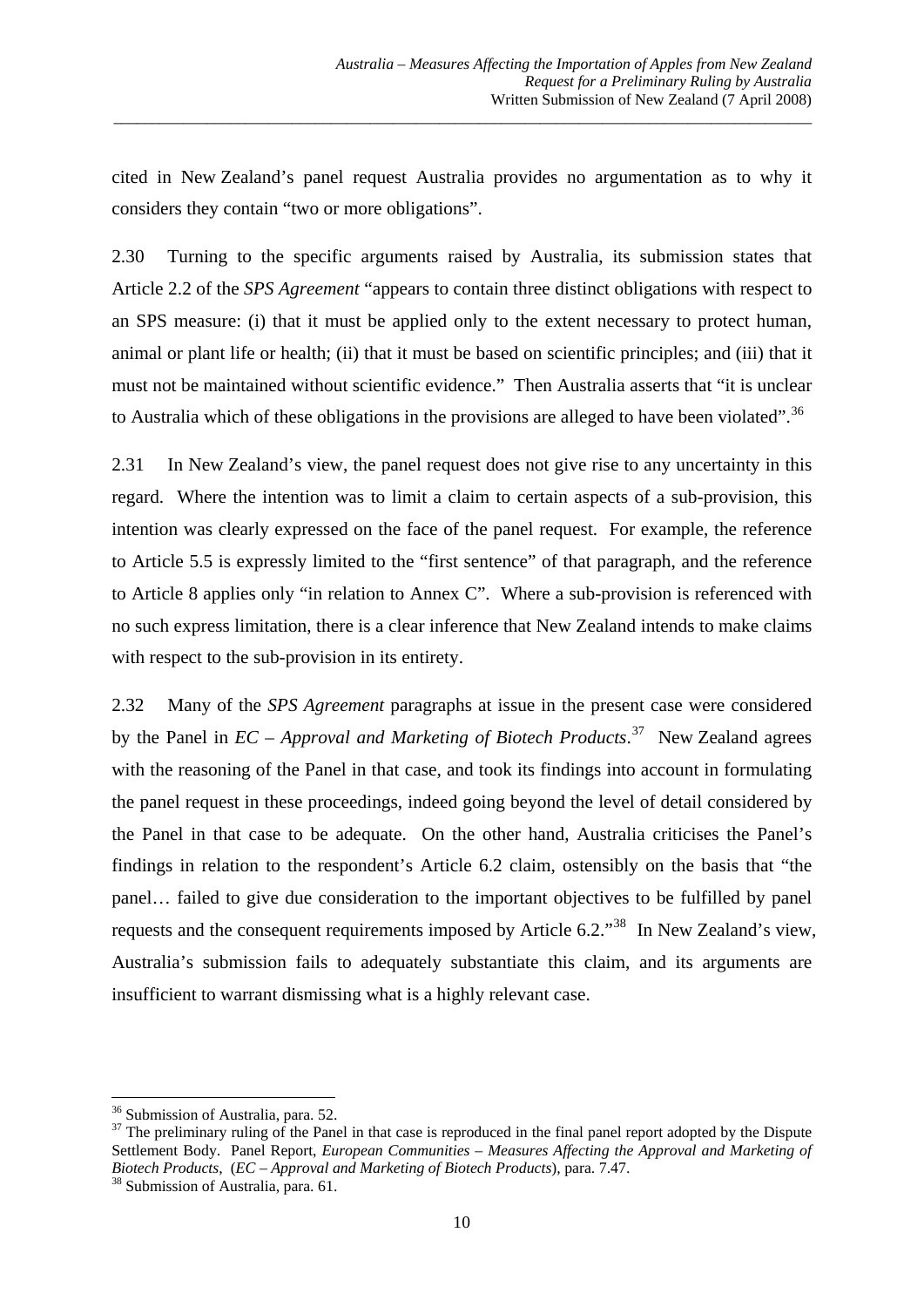2.33 While the panel report in *EC – Approval and Marketing of Biotech Products* is not binding on the current Panel, the Appellate Body has made the following observation with regard to the status of adopted panel reports:

\_\_\_\_\_\_\_\_\_\_\_\_\_\_\_\_\_\_\_\_\_\_\_\_\_\_\_\_\_\_\_\_\_\_\_\_\_\_\_\_\_\_\_\_\_\_\_\_\_\_\_\_\_\_\_\_\_\_\_\_\_\_\_\_\_\_\_\_\_\_\_\_\_\_\_\_\_\_\_\_\_\_\_\_\_\_\_\_\_\_

Adopted panel reports are an important part of the GATT *acquis*. They are often considered by subsequent panels. They create legitimate expectations among WTO Members, and, therefore, should be taken into account where they are relevant to any dispute. $39$ 

New Zealand considers that, given the similarity of the legal provisions at issue, the panel report in *EC – Approval and Marketing of Biotech Products* is relevant to this dispute and should be taken into account by the Panel.

2.34 The Panel in *EC – Approval and Marketing of Biotech Products* began by dividing the claims being considered into two categories. The first category consisted of claims which could in principle have been more precisely cited in that they referred to provisions that contained further sub-divisions not referenced in the panel requests. In the present case, New Zealand's panel request does not include any claims that fall within this first category. The second category consisted of claims that could not be further specified at the paragraph or sub-paragraph level, but that nevertheless "contain two or more distinct obligations".<sup>[40](#page-12-1)</sup> The "category two" provisions specifically considered by the Panel in *EC – Approval and Marketing of Biotech Products* included *SPS Agreement* Articles 2.2, 2.3, 5.5, and 8.

2.35 In general terms, with respect to the second category of measures, the Panel observed that:

We do not consider that, for the purposes of an Article 6.2 inquiry, the structure of the provisions contained in the WTO agreements constitutes some kind of "safe haven", such that it would always be sufficient to specify sub-paragraph numbers in cases where a provision has several sub-paragraphs, etc. In our view, whether a particular manner of citing provisions is sufficient will depend on the circumstances of each case, and in particular on the extent to which the particular citation sheds light on the nature of the obligation at issue. Having said this, we think that the fact that two or more distinct obligations are set out, e.g., in one and the same sub-paragraph may provide a strong indication that those obligations are very similar in nature. In such cases, specification of the relevant sub-paragraph number may shed sufficient light on

<span id="page-12-0"></span><sup>39</sup> Appellate Body Report, *Japan – Taxes on Alcoholic Beverages*, WT/DS8,10,11/AB/R, adopted 1 November 1996, pg. 14. In New Zealand's view, the principle embodied by the Appellate Body's observations in that case applies equally to all adopted GATT and WTO panel reports.

<span id="page-12-1"></span><sup>40</sup> Panel Report, *EC – Approval and Marketing of Biotech Products*, para. 7.47- 68.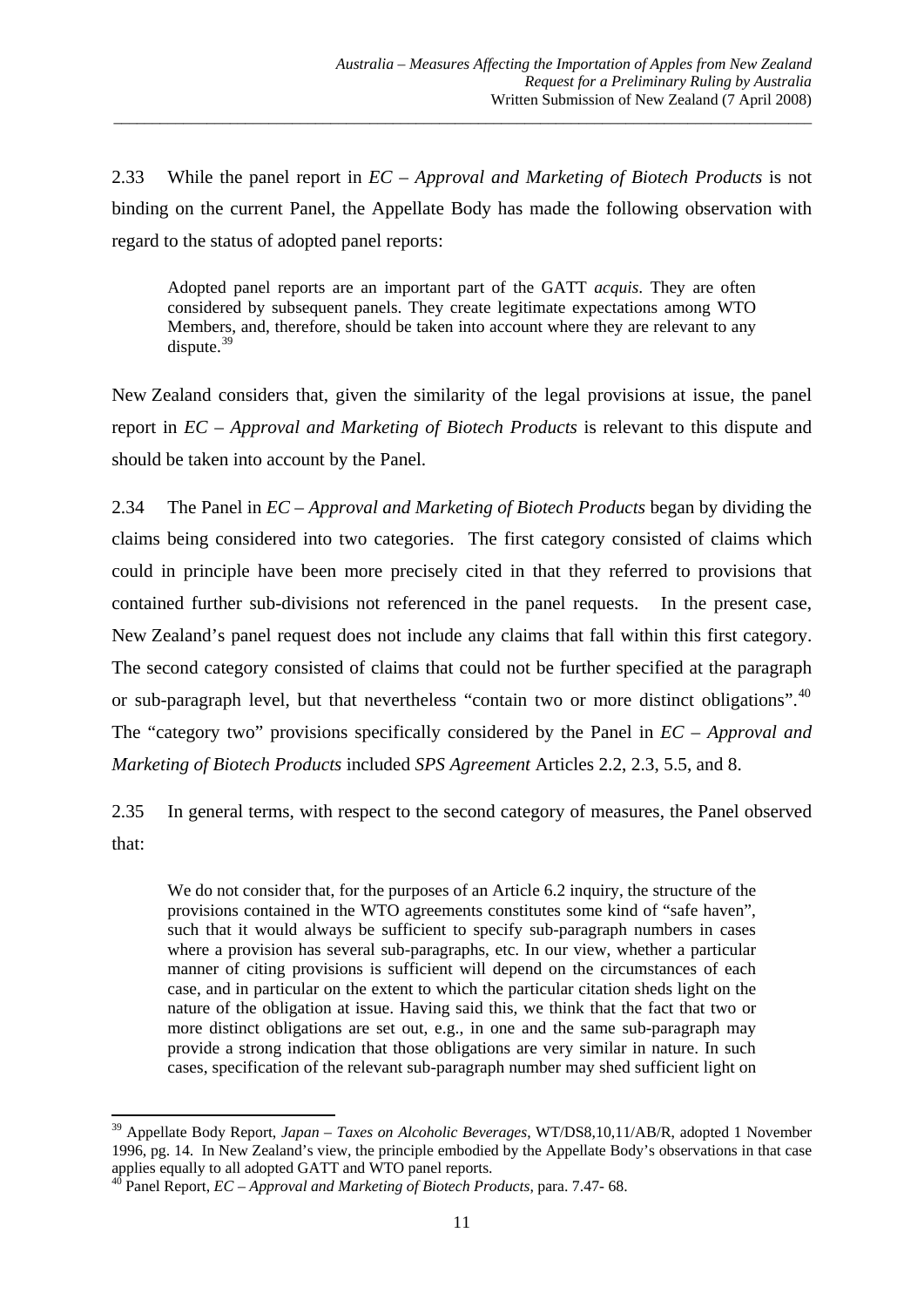the nature of the obligation at issue to meet the minimum standard of precision required under Article  $6.2^{41}$  $6.2^{41}$  $6.2^{41}$ 

\_\_\_\_\_\_\_\_\_\_\_\_\_\_\_\_\_\_\_\_\_\_\_\_\_\_\_\_\_\_\_\_\_\_\_\_\_\_\_\_\_\_\_\_\_\_\_\_\_\_\_\_\_\_\_\_\_\_\_\_\_\_\_\_\_\_\_\_\_\_\_\_\_\_\_\_\_\_\_\_\_\_\_\_\_\_\_\_\_\_

2.36 With respect to Article 2.2 the Panel found:

Article 2.2 of the *SPS Agreement* appears to set out three different "basic" obligations: (1) that SPS measures must be applied only "to the extent necessary" to protect life or health, (2) that they must be "based on scientific principles" and (3) that they must not be "maintained without sufficient scientific evidence". The three obligations contained in Article 2.2 are further spelt out and applied in different provisions of the *SPS Agreement*, namely, Articles 5.1, 5.2 and 5.6. We note that all Complaining Parties have listed Articles 5.1, 5.2 and 5.6 in their panel requests as separate legal bases. In the light of this, we consider that it is sufficiently clear from the Complaining Parties' panel requests that each of the obligations contained in Article 2.2 is at issue in the three complaints. Accordingly, we find that, in the circumstances of this case, referring to Article 2.2 is sufficient to meet the minimum requirements of Article 6.2 $42$ 

2.37 In the present case, New Zealand's panel request lists Articles 5.1, 5.2 and 5.6 of the *SPS Agreement* in addition to Article 2.2. New Zealand therefore considers that referring to Article 2.2 is sufficient to meet the requirements of Article 6.2 of the *DSU*.

2.38 With respect to Article 2.3 the Panel found:

Article 2.3 of the *SPS Agreement* stipulates that SPS measures must not arbitrarily or unjustifiably discriminate between Members and that they must not be used in a manner which would constitute a disguised restriction on trade. In addressing the sufficiency of a listing of Article 2.3, we find relevant the fact that all Complaining Parties have also listed Articles I:1, III:4 and XI:1 of the GATT 1994 as legal bases of their complaints. Articles I:1 and III:4 of the GATT 1994 prohibit certain forms of discrimination against foreign products, whereas Article XI:1 of the GATT 1994 prohibits quantitative import restrictions. We think it can be inferred from the references to these GATT 1994 provisions that both obligations set out in Article 2.3 – i.e., the obligation to avoid arbitrary or unjustifiable discrimination and the obligation not to apply SPS measures in a manner which would constitute a disguised restriction on trade – are at issue in the three complaints. We therefore find that, in the circumstances of this case, referring to Article 2.3 is sufficient to meet the minimum requirements of Article  $6.2^{43}$  $6.2^{43}$  $6.2^{43}$ 

2.39 In the present case, it is not necessary to "infer" that both obligations are at issue, as New Zealand's panel request expressly provides that both sentences of Article 2.3 form part

<sup>&</sup>lt;sup>41</sup> Panel Report,  $EC - A$ *pproval and Marketing of Biotech Products*, para. 7.47-79.

<span id="page-13-1"></span><span id="page-13-0"></span>Panel Report, *EC* - *Approval and Marketing of Biotech Products*, para. 7.47-82.<br><sup>42</sup> Panel Report, *EC* - *Approval and Marketing of Biotech Products*, para. 7.47-82.<br><sup>43</sup> Panel Report, *EC* - *Approval and Marketing of* 

<span id="page-13-2"></span>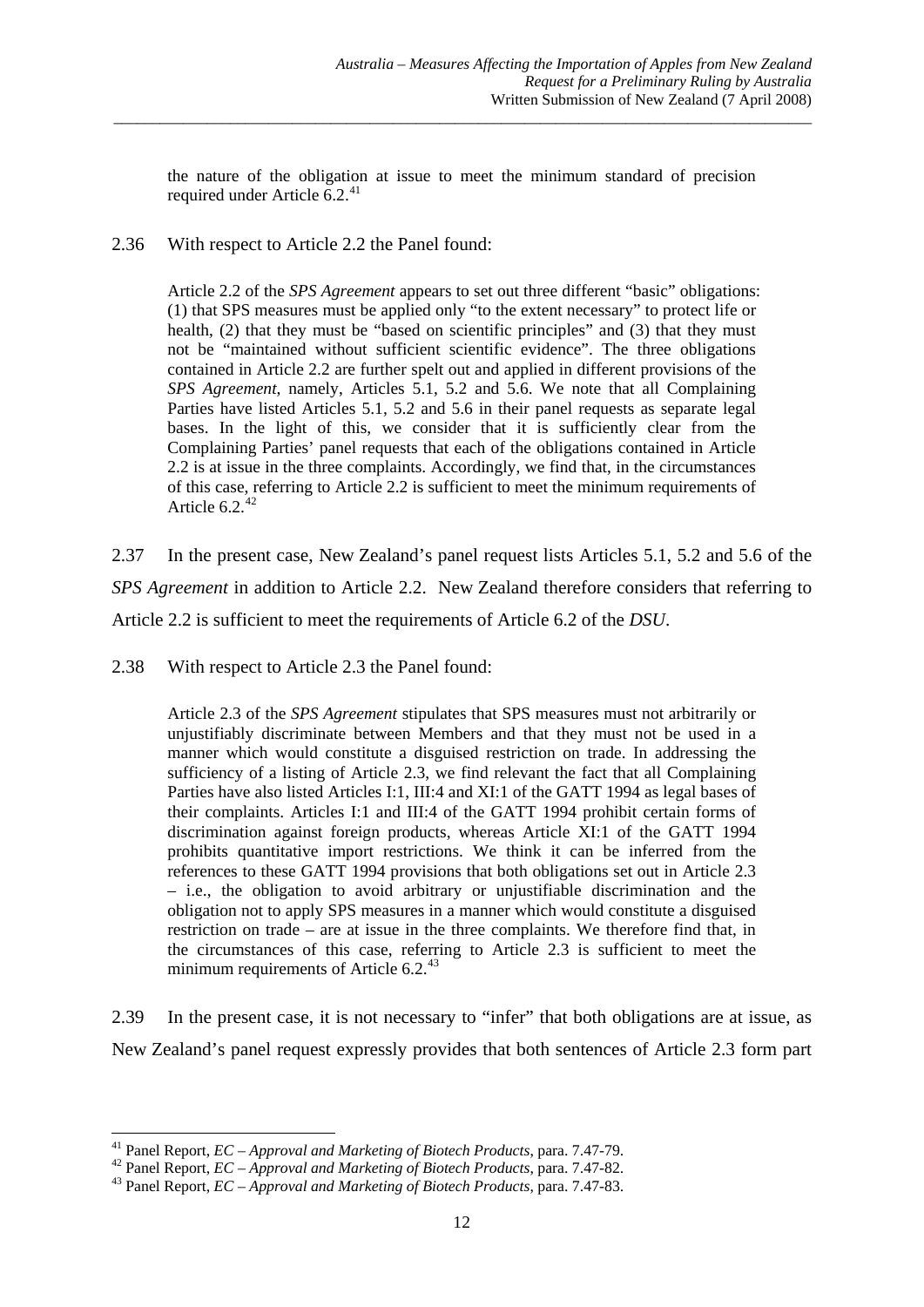of its legal claims. New Zealand therefore considers that referring to "Article 2.3 (both sentences)" is sufficient to meet the requirements of Article 6.2 of the *DSU*.

\_\_\_\_\_\_\_\_\_\_\_\_\_\_\_\_\_\_\_\_\_\_\_\_\_\_\_\_\_\_\_\_\_\_\_\_\_\_\_\_\_\_\_\_\_\_\_\_\_\_\_\_\_\_\_\_\_\_\_\_\_\_\_\_\_\_\_\_\_\_\_\_\_\_\_\_\_\_\_\_\_\_\_\_\_\_\_\_\_\_

#### 2.40 With respect to Article 5.5 the Panel found:

Article 5.5 of the *SPS Agreement* obligates Members (1) to avoid arbitrary or unjustifiable distinctions in the levels of sanitary or phytosanitary protection which they consider to be appropriate in different situations and (2) to co-operate in the Committee on Sanitary and Phytosanitary Measures to develop guidelines to further the practical implementation of that article. None of the three panel requests suggests that the European Communities is being challenged in respect of a failure to cooperate with a view to developing certain guidelines…Thus, it is clear that the obligation at issue in the three panel requests is the obligation to avoid arbitrary or unjustifiable distinctions in the levels of sanitary or phytosanitary protection. Therefore, we consider that the reference in the Complaining Parties' panel requests to Article 5.5 is sufficient to meet the minimum requirements of Article 6.2.<sup>[44](#page-14-0)</sup>

2.41 In the present case, New Zealand's panel request expressly provides that only the first sentence of Article 5.5 forms part of its legal claims. New Zealand therefore considers that referring to "Article 5.5 (first sentence)" is sufficient to meet the requirements of Article 6.2 of the *DSU*.

2.42 With respect to Article 8 the Panel found:

Article 8 of the *SPS Agreement* requires Members to observe the provisions of Annex C in the operation of control, inspection and approval procedures and to otherwise ensure that their procedures are not inconsistent with the *SPS Agreement*. Here, too, it seems clear that the Complaining Parties cannot be understood to allege violations of *all* provisions of Annex C, given that they have specified particular provisions of Annex C which they consider to have been violated.<sup>4</sup>

2.43 In the present case, New Zealand's panel request expressly provides that its claim with respect to Article 8 applies "in relation to" its Annex C claim. Given that New Zealand has specified a particular provision of Annex C which it considers has been violated, New Zealand submits that referring to "Article 8 (in relation to Annex C)" is sufficient to meet the requirements of Article 6.2 of the *DSU*.

2.44 Of the provisions in New Zealand's panel request not addressed by the Panel in *EC – Approval and Marketing of Biotech Products*, New Zealand submits that *SPS Agreement* Articles 5.1, 5.2 and 5.6 do not contain multiple obligations. It is notable that the respondent

<span id="page-14-0"></span><sup>&</sup>lt;sup>44</sup> Panel Report,  $EC$  – Approval and Marketing of Biotech Products, para. 7.47-84.

<span id="page-14-1"></span><sup>44</sup> Panel Report, *EC – Approval and Marketing of Biotech Products*, para. 7.47-84. 45 Panel Report, *EC – Approval and Marketing of Biotech Products*, para. 7.47-86.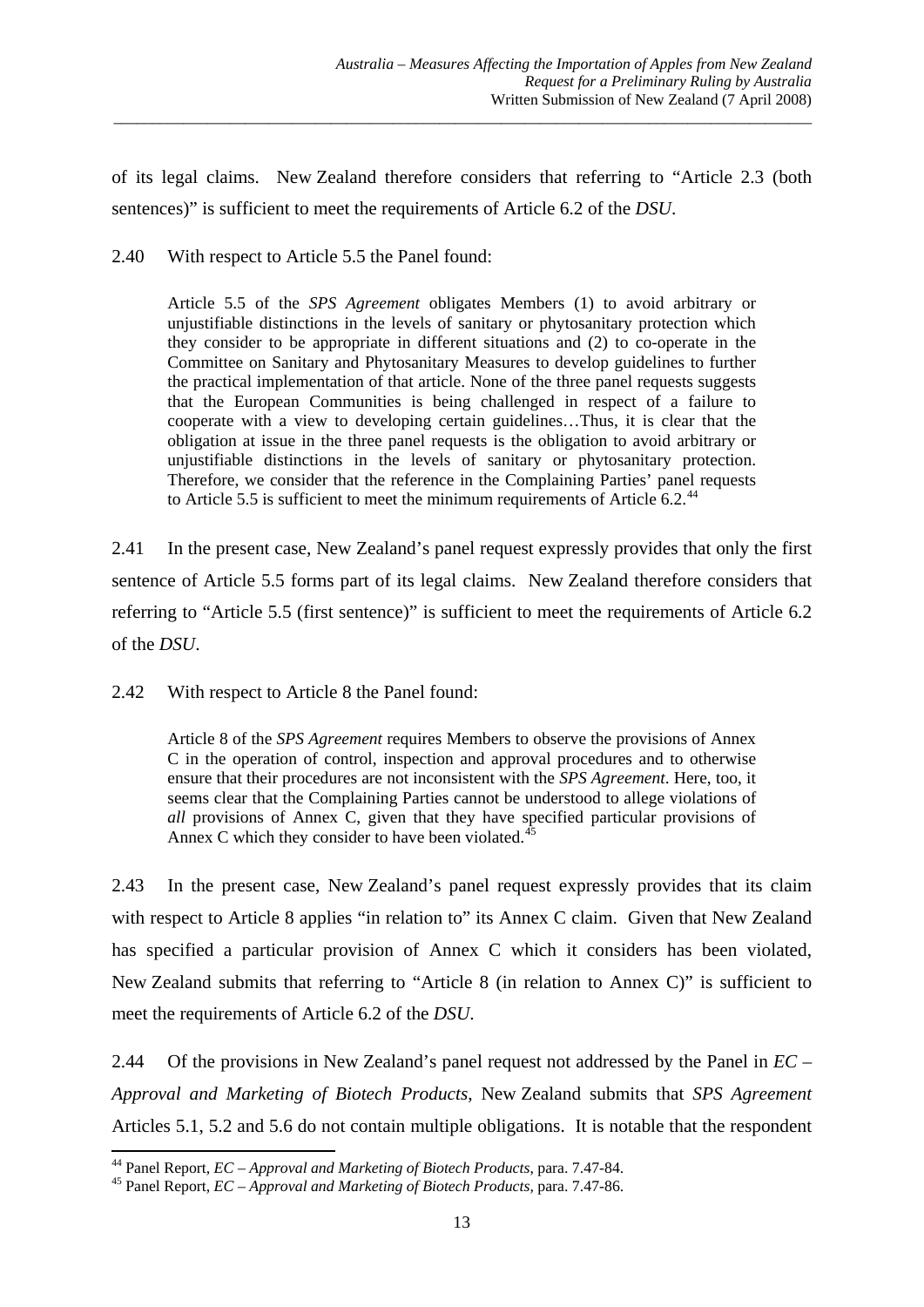in *EC – Approval and Marketing of Biotech Products* did not make preliminary claims with respect to Articles 5.1, 5.2 or 5.6. Indeed, as noted by the Panel in that case, these paragraphs contain elaborations of the requirements in Article 2.2. Thus, if a reference to Article 2.2 can be deemed consistent with Article 6.2 of the *DSU* by virtue of additional references to Articles 5.1, 5.2, and 5.6, it follows that the references to Articles 5.1, 5.2, and 5.6 must themselves be consistent with the requirements of Article 6.2.

\_\_\_\_\_\_\_\_\_\_\_\_\_\_\_\_\_\_\_\_\_\_\_\_\_\_\_\_\_\_\_\_\_\_\_\_\_\_\_\_\_\_\_\_\_\_\_\_\_\_\_\_\_\_\_\_\_\_\_\_\_\_\_\_\_\_\_\_\_\_\_\_\_\_\_\_\_\_\_\_\_\_\_\_\_\_\_\_\_\_

2.45 With respect to New Zealand's claim under Annex C, this is expressly limited to subparagraph 1(a), namely the obligation to undertake and complete procedures without undue delay and in no less favourable manner for imported products than for like domestic products.

2.46 Regarding New Zealand's claims under Articles 2.3 and 5.5, Australia indicates that it requires notice of "which of Australia's other SPS measures are being used by New Zealand as points of comparison with the measures in the Final IRA Report."[46](#page-15-0) In New Zealand's view Australia's assertions in this regard are based on a suggestion that has already been rejected by the Appellate Body, namely, that a complaining party must summarise its legal arguments in its panel request. The Appellate Body in *EC – Bananas III* noted that:

…there is a significant difference between the *claims* identified in the request for the establishment of a panel, which establish the panel's terms of reference under *DSU* Article 7, and the *arguments* supporting those claims, which are set out and progressively clarified in the first written submissions, the rebuttal submissions and the first and second panel meetings with the parties. $47$ 

2.47 In New Zealand's view Australia is requesting in the present case that New Zealand provide its arguments to support its claims under Articles 2.3 and 5.5, and not merely the claims themselves. Australia appears to concede as much in paragraph 56 of its submission, where it criticises New Zealand's failure to identify which measures it seeks to compare with the measures in the Final IRA "... in order to *substantiate* its claims under Article 2.3 and 5.5".[48](#page-15-2) In New Zealand's view, a requirement to "substantiate" a claim in a panel request amounts to a requirement to provide the legal arguments that will be used in support of that claim.

 <sup>46</sup> Submission of Australia, para. 55.

<span id="page-15-2"></span><span id="page-15-1"></span><span id="page-15-0"></span><sup>47</sup> Appellate Body Report, *EC – Bananas III*, para. 141.<br><sup>48</sup> Submission of Australia, para. 56. Emphasis added.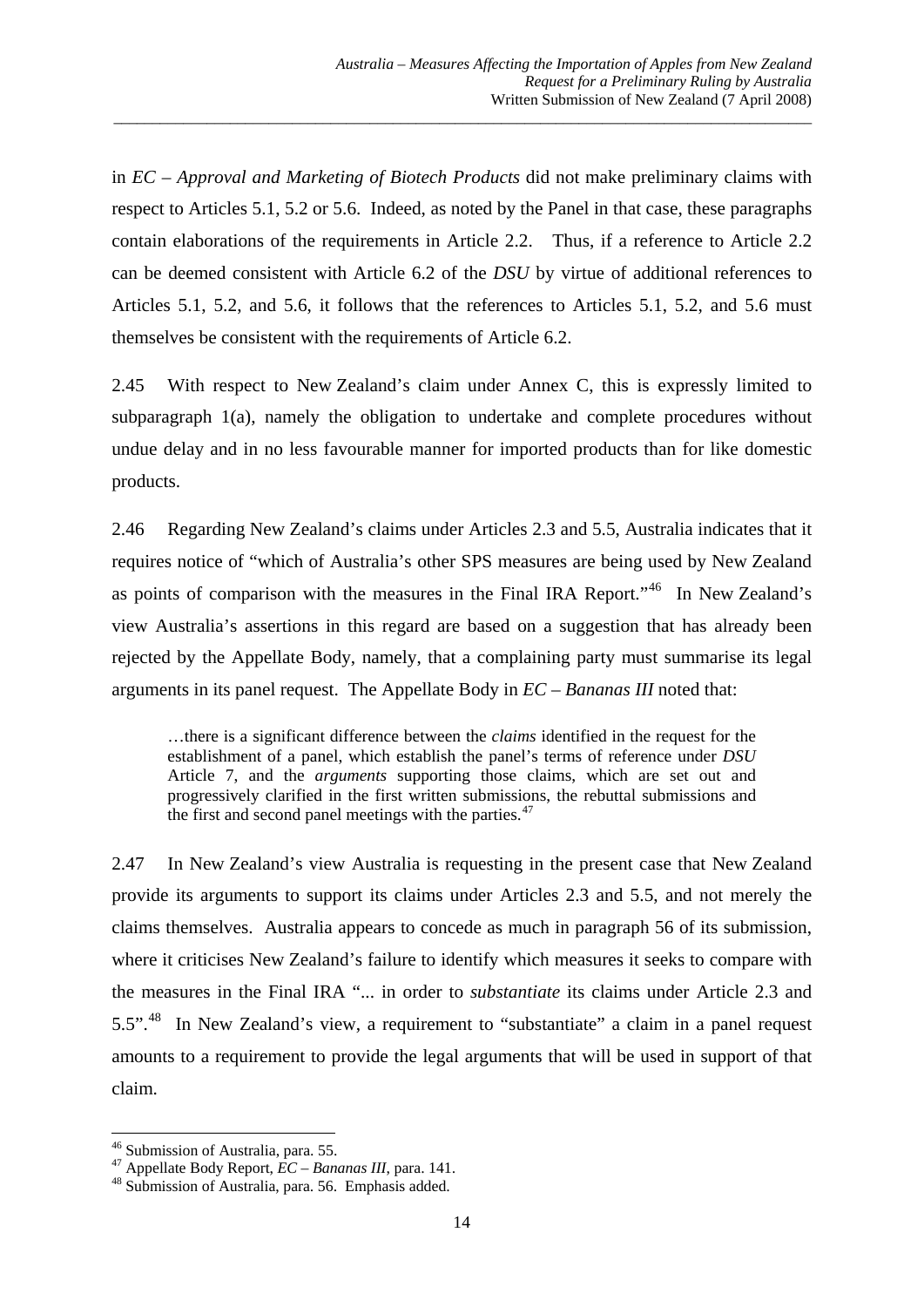2.48 Finally, New Zealand recalls the United States' panel request in the *Japan – Apples*  case.<sup>[49](#page-16-0)</sup> which identified the claims of the United States at the sub-paragraph level but not at the sentence level (as New Zealand has done, where appropriate). New Zealand submits that, in cases addressing substantially the same subject matter, it would be inappropriate for different standards to be required of the panel requests.

\_\_\_\_\_\_\_\_\_\_\_\_\_\_\_\_\_\_\_\_\_\_\_\_\_\_\_\_\_\_\_\_\_\_\_\_\_\_\_\_\_\_\_\_\_\_\_\_\_\_\_\_\_\_\_\_\_\_\_\_\_\_\_\_\_\_\_\_\_\_\_\_\_\_\_\_\_\_\_\_\_\_\_\_\_\_\_\_\_\_

#### **2. Connecting the challenged measures with the provisions alleged to have been breached**

2.49 Australia claims that "New Zealand's panel request also fails to plainly connect each challenged 'measure' with the provisions in the *SPS Agreement* claimed to have been infringed".<sup>[50](#page-16-1)</sup> Australia claims that it is "unclear whether New Zealand is asserting that each challenged 'measure' violates each obligation in each treaty provision listed".<sup>[51](#page-16-2)</sup>

2.50 In New Zealand's view, no such ambiguity exists in the panel request. Indeed, New Zealand has been at pains in its panel request to follow a similar structure to other cases in which the connection between the measure(s) and the alleged breach(es) has been deemed adequate.

2.51 The relevant section of New Zealand's panel request provides:

New Zealand considers that *the above measures* are inconsistent with the obligations of Australia under Articles 2.2, 2.3 (both sentences), 5.1, 5.2, 5.5 (first sentence), 5.6 and 8 (in relation to Annex C) and Annex C(1)(a) of the SPS Agreement.

From this it is clear that it is open to New Zealand to claim that every measure preceding the list of *SPS Agreement* provisions in its panel request is inconsistent with each of the provisions referred to. $52$ 

2.52 Australia places emphasis in its submission on the report in *US – Oil Country Tubular Goods Sunset Reviews*, [53](#page-16-1) and in particular the Appellate Body's statement that:

<span id="page-16-0"></span><sup>49</sup> Request for the Establishment of a Panel by the United States, *Japan – Measures Affecting the Importation of Apples*, WT/DS245/2, 8 May 2002.<br><sup>50</sup> Submission of Australia, para. 57.

<span id="page-16-2"></span><span id="page-16-1"></span><sup>51</sup> Submission of Australia, para. 58.

<span id="page-16-3"></span> $52$  There is no requirement for a Member to pursue claims in respect of all the provisions identified in its panel request. See, for example, the *Japan – Apples* case, where the United States did not proceed with claims under Articles 2.3 and 5.3 of the *SPS Agreement*, although it had identified these provisions in its panel request.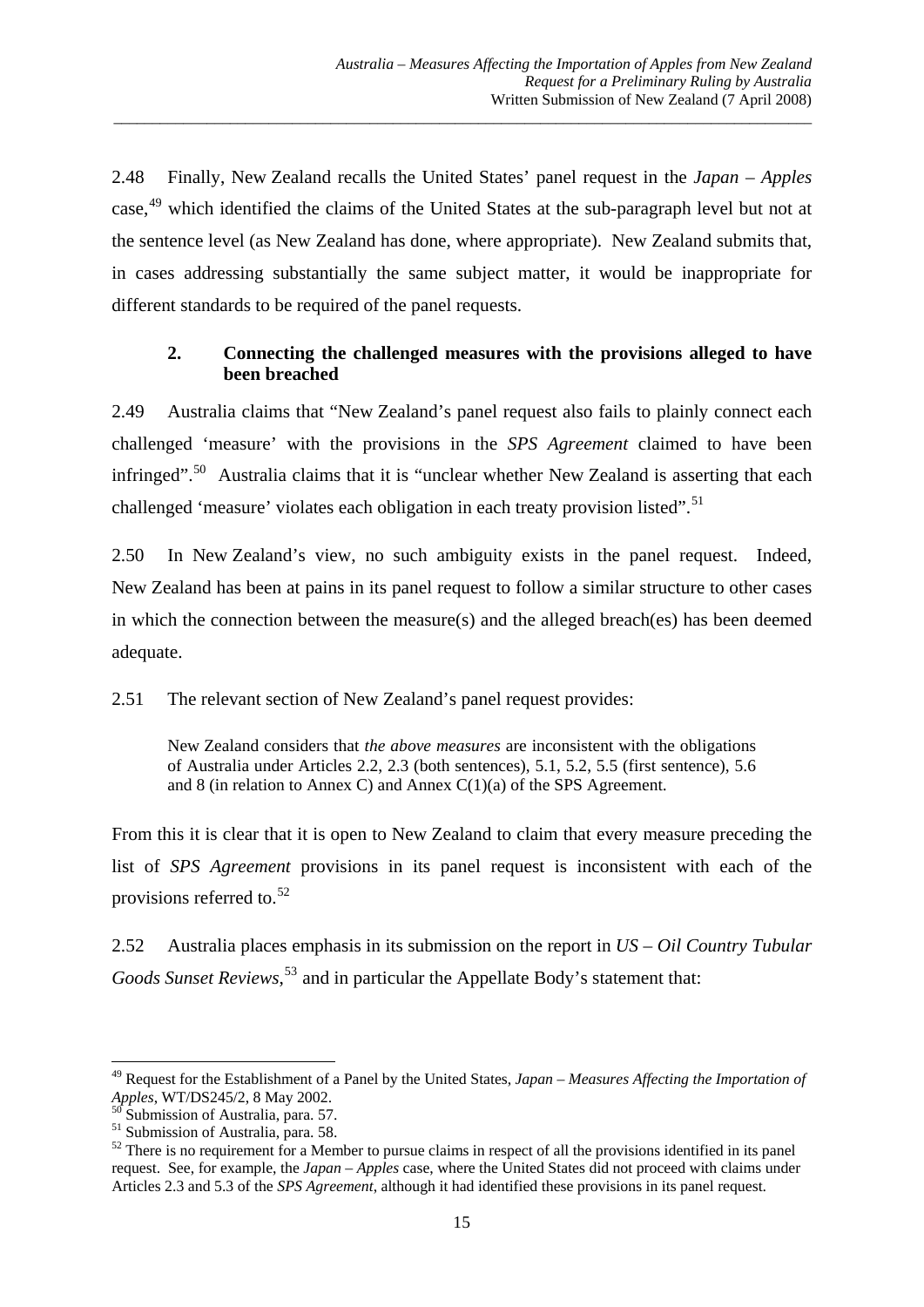…in order for a panel request to "present the problem clearly", it must plainly connect the challenged measure(s) with the provision(s) of the covered agreements claimed to have been infringed, so that the respondent party is aware of the basis for the alleged nullification or impairment of the complaining party's benefits.<sup>[54](#page-17-0)</sup>

\_\_\_\_\_\_\_\_\_\_\_\_\_\_\_\_\_\_\_\_\_\_\_\_\_\_\_\_\_\_\_\_\_\_\_\_\_\_\_\_\_\_\_\_\_\_\_\_\_\_\_\_\_\_\_\_\_\_\_\_\_\_\_\_\_\_\_\_\_\_\_\_\_\_\_\_\_\_\_\_\_\_\_\_\_\_\_\_\_\_

2.53 Going behind the Appellate Body's dicta, it is submitted that the context for the Appellate Body's observation in that case was substantially different from the present case. In the relevant part of the report in *US – Oil Country Tubular Goods Sunset Reviews*, the Appellate Body was not examining whether Argentina had established a satisfactory connection between a particular claim and a particular measure, but rather whether the United States should have known that it was to prepare a defence against an "as such" challenge to United States statutes; in other words, whether Argentina had adequately established the existence of an "as such" challenge in the claims in its panel request.

2.54 Australia also attempts to derive support for its argument from *Korea – Dairy*. [55](#page-17-1) However, the issue of connecting the challenged measures with the legal provisions did not arise in that case as only one measure was challenged. New Zealand has already shown that the direct relevance of the findings in *Korea – Dairy* (as opposed to the Appellate Body's general guidance on the interpretation of Article 6.2) is limited as in that case the panel request was framed in terms of article-level obligations, not paragraph- and sub-paragraphlevel obligations. It is unclear to New Zealand how referring to *Korea – Dairy* supports Australia's claim that New Zealand failed to connect the challenged measures with the obligations claimed to be breached.

2.55 In New Zealand's view the panel decisions in *Canada – Wheat Exports and Grain Imports, EC – Approval and Marketing of Biotech Products,* and *EC – Trademarks and Geographical Indications* are more relevant on this point, and New Zealand has taken them carefully into consideration in structuring its panel request. In the first of these cases, Canada argued that the United States' panel request did not make clear which laws, regulations or actions resulted in the violation of which of the two obligations in GATT Article XVII:1(b). Despite the fact that the reference to "laws, regulations and actions" was ultimately deemed

<u> 1989 - Johann Barn, amerikansk politiker (d. 1989)</u>

<sup>53</sup> Appellate Body Report, *United States – Sunset Reviews of Anti-Dumping Measures on Oil Country Tubular Goods from Argentina*, WT/DS268/AB/R, adopted 17 December 2004, (*US – Oil Country Tubular Goods Sunset Reviews*). 54 Appellate Body Report, *US – Oil Country Tubular Goods Sunset Reviews*, para. 162. 55 Submission of Australia, para. 59.

<span id="page-17-0"></span>

<span id="page-17-1"></span>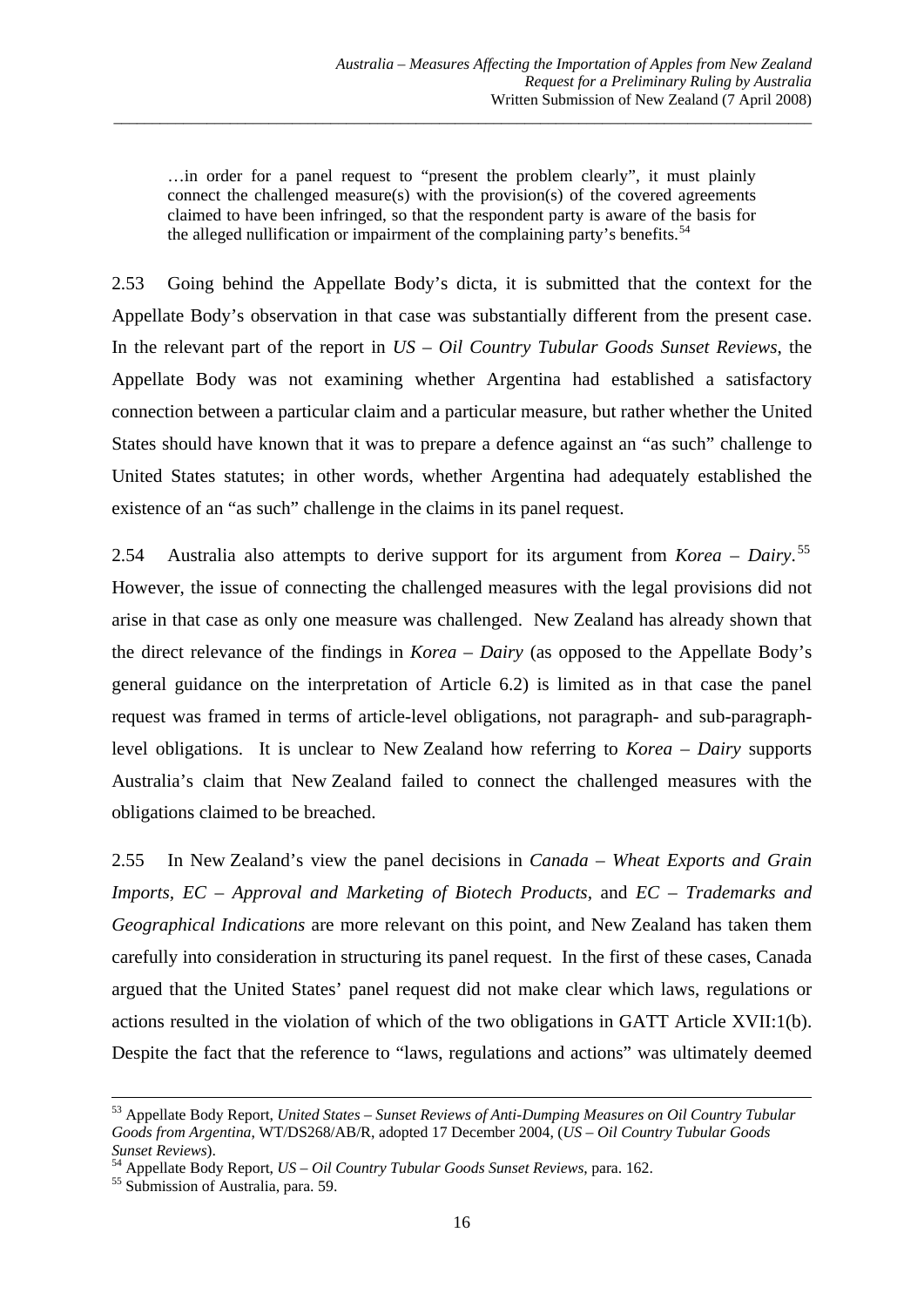to be too vague to identify the specific measures at issue, the Panel found that the use of the words "*and* actions" as opposed to "*or* actions" suggested that the complainant "may have wished to claim… that each of the three categories of measures identified – laws, regulations and actions – is inconsistent with both obligations of Article XVII:1(b).<sup>[56](#page-18-0)</sup> The Panel concluded:

\_\_\_\_\_\_\_\_\_\_\_\_\_\_\_\_\_\_\_\_\_\_\_\_\_\_\_\_\_\_\_\_\_\_\_\_\_\_\_\_\_\_\_\_\_\_\_\_\_\_\_\_\_\_\_\_\_\_\_\_\_\_\_\_\_\_\_\_\_\_\_\_\_\_\_\_\_\_\_\_\_\_\_\_\_\_\_\_\_\_

This way of presenting the Article XVII claim does not, in our view, have as a consequence that Canada does not know what case it has to answer and so cannot begin to prepare its defence, or that the third parties are uninformed as to the legal basis of the complaint and thus lack an opportunity effectively to respond to the United States' complaint. We do not consider, therefore, that this aspect of the presentation of the Article XVII claim compels the conclusion that the United States' panel request falls short of the requirements of Article 6.2.<sup>[57](#page-18-1)</sup>

2.56 In *EC – Approval and Marketing of Biotech Products*, the three panel requests each set out the different EC measures at issue and then went on to state that "[*t*]*hese measures* appear to be inconsistent with the following provisions  $[...]$ <sup>".[58](#page-18-2)</sup> The Panel found that:

Thus, similar to the situation in *Canada – Wheat Exports and Grain Imports*, the wording of the panel requests in the present case suggests that each of the measures at issue in the three requests is inconsistent with each of the provisions identified in the three requests…

The European Communities has noted that if the panel requests are read to mean that each of the measures identified is alleged to violate each of the provisions listed, the European Communities might have to begin to prepare a defence against a large number of claims. We agree. However, we do not think that this fact supports a different reading of the panel requests. Nor do we think that this means that the legal standard of clarity against which these panel requests must be measured is higher than it would have been had the panel requests identified fewer claims.<sup>[59](#page-18-3)</sup>

2.57 The Panel in *EC – Trademarks and Geographical Indications* dealt with a similar issue in the following way:

The European Communities further contends that it is entitled to know which provision or aspect of Regulation No. 2081/92 is supposed to violate certain obligations and in which way such a violation is deemed to occur. In the Panel's view, the European Communities is seeking the arguments, rather than just the claims, of Australia. That being said, the Panel wishes to assure the European Communities that it is fully entitled to know the arguments of Australia *during the course of the proceedings*. Those arguments must be set out and may be clarified in Australia's

<sup>&</sup>lt;sup>56</sup> Panel Report, *Canada – Wheat Exports and Grain Imports*, para. 6.10-29.

<span id="page-18-2"></span><span id="page-18-1"></span><span id="page-18-0"></span><sup>&</sup>lt;sup>57</sup> Panel Report, *Canada – Wheat Exports and Grain Imports*, para. 6.10- 29.<br><sup>58</sup> Emphasis added. See, for example, the United States' panel request, WT/DS291/23, 8 August 2003.

<span id="page-18-3"></span><sup>59</sup> Panel Report, *EC – Approval and Marketing of Biotech Products*, para. 7.47- 98 and 101.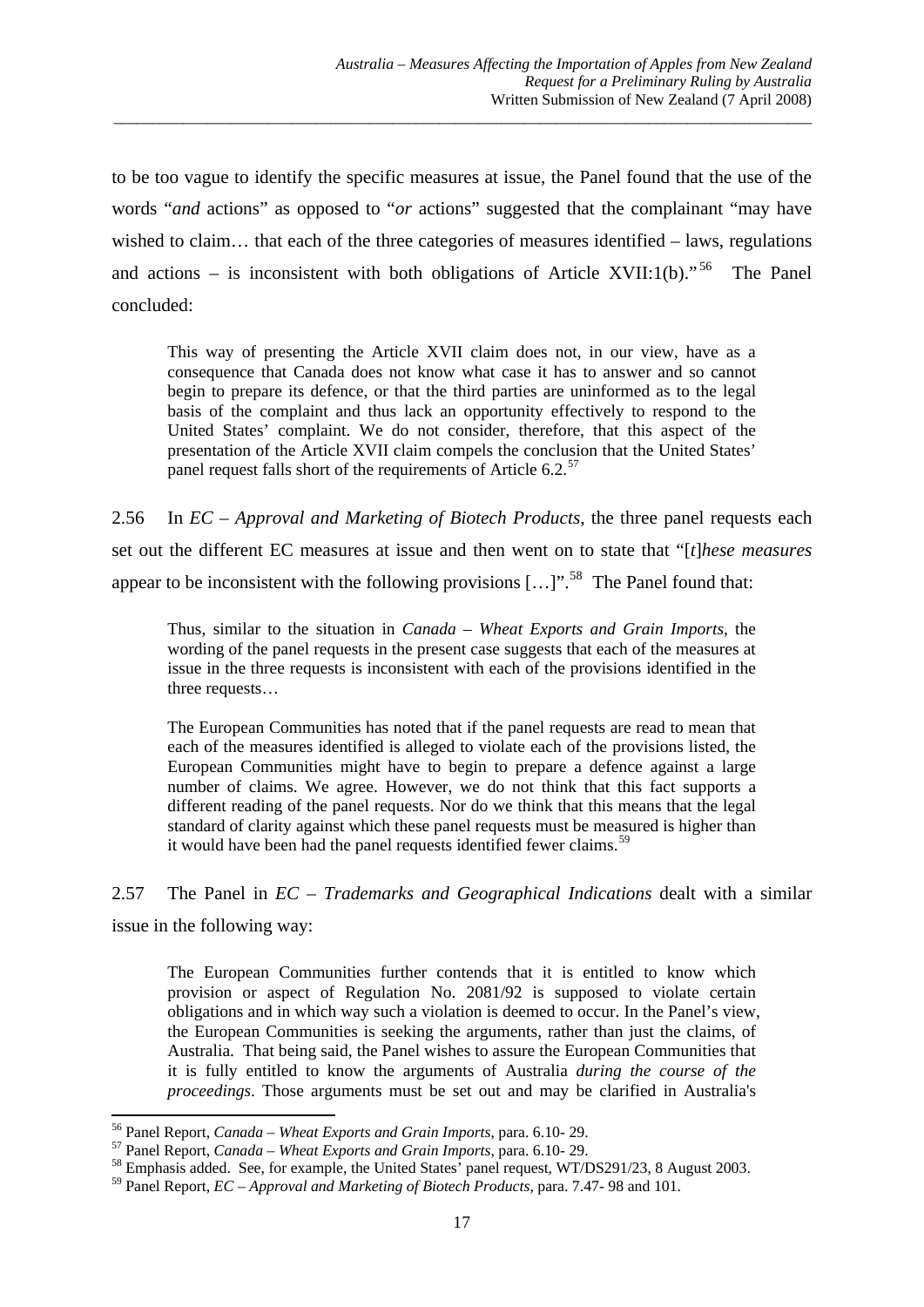submissions. However, Article 6.2 of the *DSU* does not require those arguments to be set out in the request for establishment of a panel. $60$ 

\_\_\_\_\_\_\_\_\_\_\_\_\_\_\_\_\_\_\_\_\_\_\_\_\_\_\_\_\_\_\_\_\_\_\_\_\_\_\_\_\_\_\_\_\_\_\_\_\_\_\_\_\_\_\_\_\_\_\_\_\_\_\_\_\_\_\_\_\_\_\_\_\_\_\_\_\_\_\_\_\_\_\_\_\_\_\_\_\_\_

2.58 In New Zealand's view, the wording of the panel request in the present case is similar to, and follows the construction of, the wording in the panel requests in these previous cases. New Zealand considers that it has clearly and unambiguously connected the challenged measures with the provisions alleged to have been breached.

#### **C. Australia has not demonstrated prejudice**

2.59 In New Zealand's view, as the panel request identifies the specific measures at issue and provides a brief summary of the legal basis of its complaint sufficient to present the problem clearly, Australia cannot have suffered any prejudice in this case. It is, therefore, unnecessary for the Panel to consider separately the question of prejudice.<sup>[61](#page-19-1)</sup>

2.60 In the event that the Panel does look at this issue, however, New Zealand does not consider that Australia has proven prejudice in the circumstances of this case. It is clear from the jurisprudence that even where some uncertainty exists in either the identification of the specific measures, or the legal basis of the complaint, it is still necessary for the respondent to demonstrate that it has actually suffered prejudice as a result. For example, the Appellate Body in *Korea – Dairy* stated that:

In assessing whether the European Communities' request met the requirements of Article 6.2 of the *DSU*, we consider that, in view of the particular circumstances of this case and in line with the letter and spirit of Article 6.2, the European Communities' request should have been more detailed. However, Korea failed to demonstrate to us that the mere listing of the articles asserted to have been violated has prejudiced its ability to defend itself in the course of the Panel proceedings. Korea did assert that it had sustained prejudice, but offered no supporting particulars in its appellant's submission nor at the oral hearing. We, therefore, deny Korea's appeal relating to the consistency of the European Communities' request for the establishment of a panel with Article 6.2 of the *DSU*. [62](#page-19-2)

From this it is clear that the burden is on Australia to provide "supporting particulars" that it has suffered actual prejudice in the proceedings to date.

<span id="page-19-0"></span> $^{60}$  Panel Report, *EC* – *Trademarks and Geographical Indications, para, 7.2-40.* 

<span id="page-19-1"></span><sup>&</sup>lt;sup>61</sup> This approach was taken by the Panel in  $\overline{EC}$  – *Trademarks and Geographical Indications*, para. 7.2-44.<br><sup>62</sup> Appellate Body Report, *Korea – Dairy*, para. 131.

<span id="page-19-2"></span>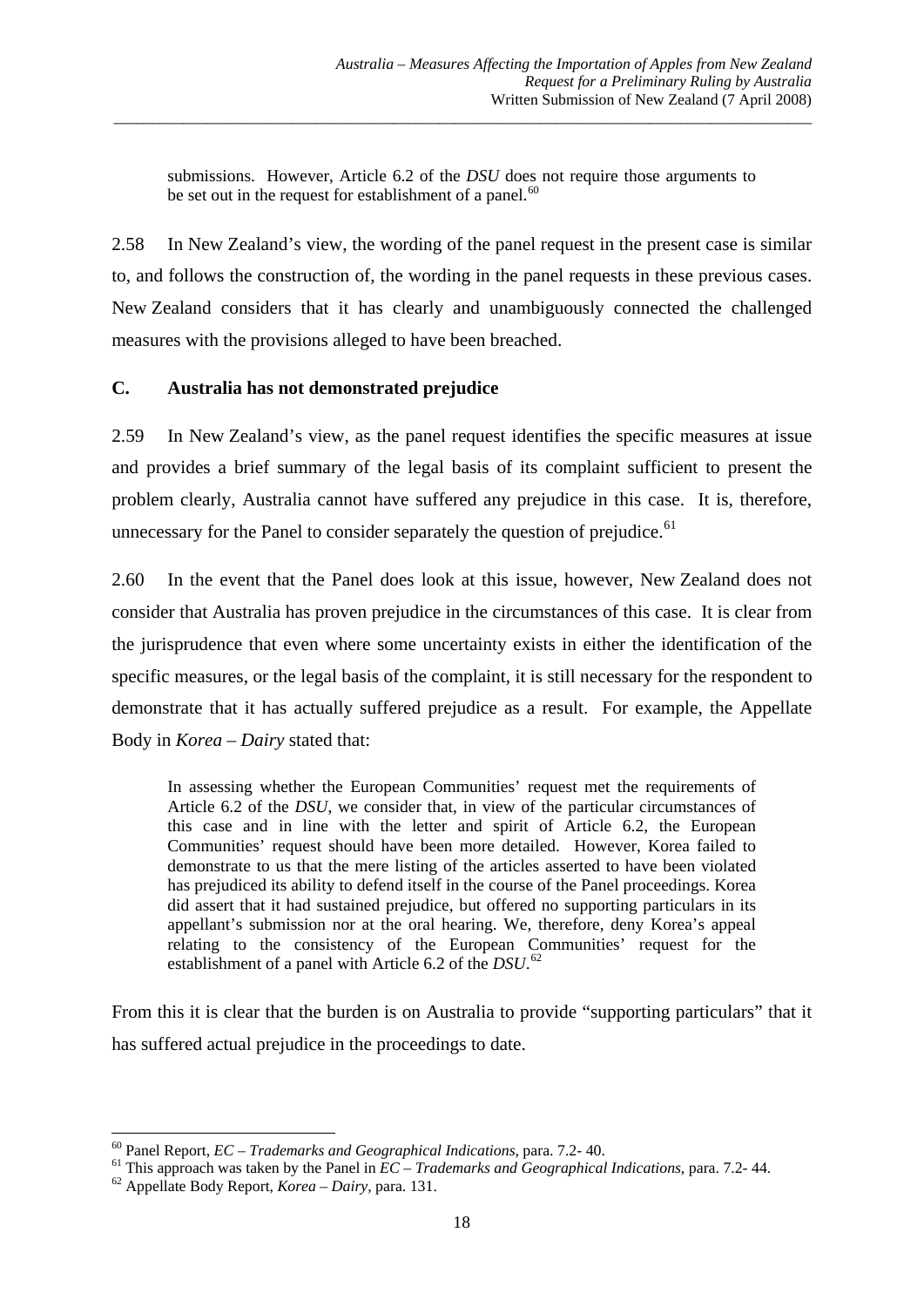2.61 Australia puts forward a "notion of prejudice"<sup>[63](#page-20-0)</sup> whereby "failure to fulfil the due process objective of Article 6.2 results in prejudice to the respondent and any third parties."[64](#page-20-1) In New Zealand's view, while there is undoubtedly a close relationship between due process and prejudice, this does not obviate the necessity of Australia providing "supporting particulars" that it has in fact suffered prejudice. It is tautological to suggest that "failure to fulfil the due process objective of Article 6.2 *results in* prejudice to the respondent and any third parties."[65](#page-20-2) Recalling the allocation of the burden of proof on this matter, the key point is that proof of prejudice supplied by the respondent *is evidence towards establishing* that the due process objective of Article 6.2 has not been met.

\_\_\_\_\_\_\_\_\_\_\_\_\_\_\_\_\_\_\_\_\_\_\_\_\_\_\_\_\_\_\_\_\_\_\_\_\_\_\_\_\_\_\_\_\_\_\_\_\_\_\_\_\_\_\_\_\_\_\_\_\_\_\_\_\_\_\_\_\_\_\_\_\_\_\_\_\_\_\_\_\_\_\_\_\_\_\_\_\_\_

2.62 Australia cites with approval the recent panel decision in *Japan – DRAMs (Korea)*, specifically parts of the following passage:

In our view, the due process objective of the second sentence of Article 6.2 of the *DSU* may only properly be upheld if panels apply that provision on the basis of the text of the Request for Establishment. We believe that consideration of an actual prejudice suffered during the panel process undermines that due process objective, since it allows a Member to correct any lack of clarity in its request during the panel proceedings, even though the request may not have been sufficiently clear for the respondent to begin preparing its defence at the beginning of the panel process.<sup>[66](#page-20-3)</sup>

2.63 The Panel in that case was responding specifically to Korea's argument that the Panel ought to take a "a prejudice-based approach" to *DSU* Article 6.2 whereby "Korea interprets the Appellate Body [in *Korea –Dairy*] to mean that *DSU* Article 6.2 must always be applied at the end of the panel proceedings, in light of whether or not the respondent actually suffers prejudice during the course of the proceedings."<sup>[67](#page-20-4)</sup> It is not clear to New Zealand what the Panel meant by the words quoted above. However, if the Panel can be interpreted as *conflating* the concept of prejudice and the due process objective of Article 6.2, then New Zealand respectfully disagrees with the Panel.

2.64 In New Zealand's view, consideration of "actual prejudice suffered" does not "undermine the due process objective", nor does it "allow a Member to correct any lack of

 63 Submission of Australia, para. 28.

<span id="page-20-1"></span><span id="page-20-0"></span><sup>64</sup> Submission of Australia, para. 28.

<span id="page-20-2"></span><sup>65</sup> Submission of Australia, para. 28.

<span id="page-20-3"></span><sup>66</sup> Panel Report, *Japan – Countervailing Duties on Dynamic Random Access Memories From* Korea, WT/336/R, adopted 17 December 2007, as modified by Appellate Body Report, (*Japan – DRAMs (Korea)*), para. 7.9. This issue was not considered on appeal.

<span id="page-20-4"></span><sup>67</sup> Panel Report, *Japan – DRAMs (Korea)*, para. 7.6.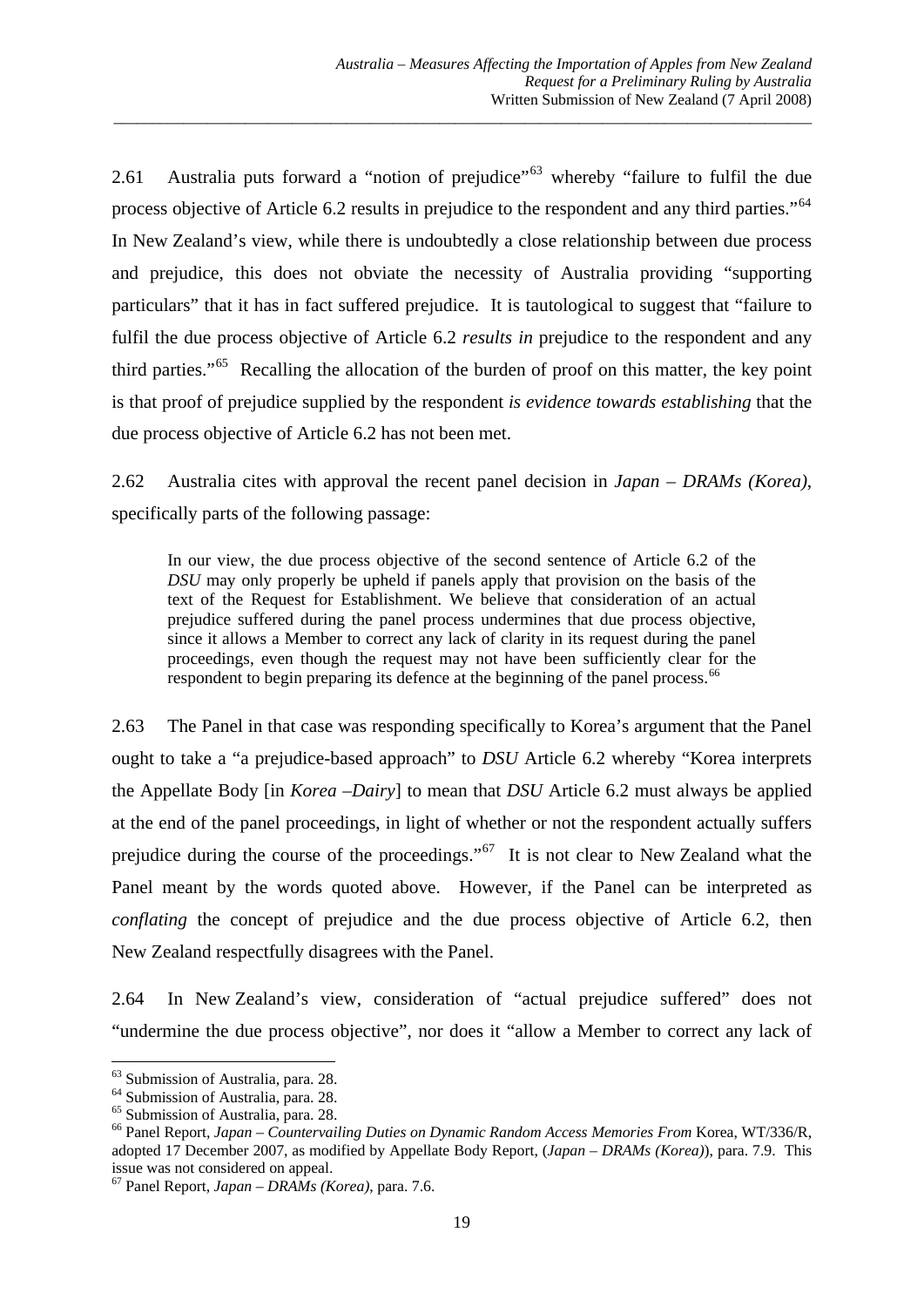clarity in its request during the panel proceedings". Rather, evidence of the existence of actual prejudice is an important element to consider in determining whether the due process objective has been undermined in the first place.<sup>[68](#page-21-0)</sup> This is true whether the procedural claims are heard prior to the first submissions (as in the present proceedings), or later during the panel or appellate proceedings. In New Zealand's view, simply disregarding prejudice as a factor to consider under Article 6.2 would be contrary to Appellate Body jurisprudence on this matter.<sup>[69](#page-21-1)</sup>

\_\_\_\_\_\_\_\_\_\_\_\_\_\_\_\_\_\_\_\_\_\_\_\_\_\_\_\_\_\_\_\_\_\_\_\_\_\_\_\_\_\_\_\_\_\_\_\_\_\_\_\_\_\_\_\_\_\_\_\_\_\_\_\_\_\_\_\_\_\_\_\_\_\_\_\_\_\_\_\_\_\_\_\_\_\_\_\_\_\_

2.65 Australia simply asserts that its "ability to prepare its defence in a meaningful way" has been prejudiced due to the "considerable uncertainty as to the precise identity of the measures at issue and also as to the legal claims being made by New Zealand".<sup>[70](#page-21-2)</sup> But the burden is on Australia to demonstrate that it is actually suffering such inability to prepare its defence, and therefore that the prejudice it alleges has in fact occurred. Australia has not attempted to discharge this burden in its submission.

2.66 In this regard Australia seeks to rely, once again, on the finding of the Panel in *Canada – Wheat Exports and Grain Imports*, claiming that the considerable uncertainty faced by Canada as the respondent in that case is analogous to the "considerable uncertainty" faced by Australia in this case.<sup>[71](#page-21-3)</sup> New Zealand has already highlighted the significant differences between the generality of the description of the measures in the *Canada – Wheat Exports and Grain Imports* and the specificity of the description of the measures in this case.<sup>[72](#page-21-4)</sup>

<span id="page-21-0"></span> $68$  Appellate Body Report,  $US - Carbon Steel$ , para, 127.

<span id="page-21-1"></span><sup>&</sup>lt;sup>69</sup> See, for example, Appellate Body Report, *EC – Customs Classification of Certain Computer Equipment*, WT/DS62/67/68/AB/R, adopted 22 June 1998, paragraph 70; Appellate Body Report, *Canada – Dairy,* para. 131; Appellate Body Report, *US – Carbon Steel,* para. 127.Regarding the status of its previous findings, the Appellate Body has observed that "following the Appellate Body's conclusions in earlier disputes is not only appropriate, but is what would be expected from panels, especially where the issues are the same": Appellate Body Report, *US – Oil Country Tubular Goods Sunset Reviews*, para. 188. <sup>70</sup> Submission of Australia, para. 63.

<span id="page-21-3"></span><span id="page-21-2"></span><sup>&</sup>lt;sup>71</sup> New Zealand notes that para. 64 of the Submission of Australia states that "[t]he Appellate Body upheld the panel's decision [in *Canada – Wheat Exports and Grain Imports*] as to the inconsistency of the panel request". While that statement is true, it is worth noting that the Appellate Body only considered the issue of the timeliness of the request for a preliminary ruling; it expressly did *not* consider whether the panel request adequately identified the specific measures at issue: see para. 202 of the Appellate Body Report in that case. As has been noted by the Appellate Body "a Panel finding that has not been specifically appealed in a particular case should not be considered to have been endorsed by the Appellate Body. Such a finding may be examined by the Appellate Body when the issue is raised properly in a subsequent appeal": Appellate Body Report, Canada – Certain Measures Concerning Periodicals WT/DS31/AB/R, adopted 30 July 1997, footnote 28.

<span id="page-21-4"></span><sup>&</sup>lt;sup>72</sup> It is worth noting here that the Panel in *Canada – Wheat Exports and Grain Imports* considered and dismissed two further allegations by Canada that other aspects of the panel request in that case violated *DSU* Article 6.2. In relation to the United States' claims regarding rail car allocation the Panel found that the panel request